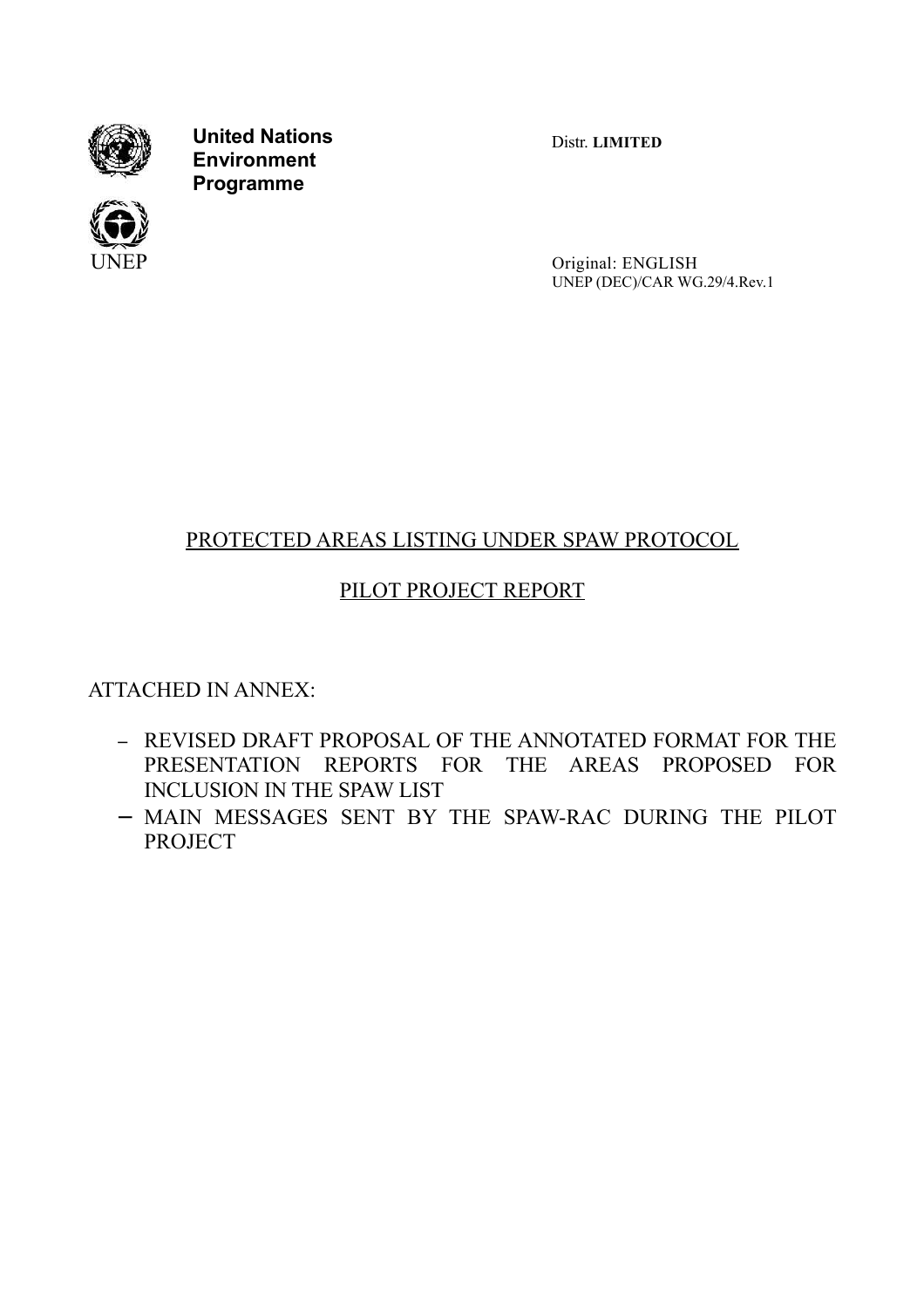# **I. INTRODUCTION :**

At the fourth Meeting of the Scientific and Technical Advisory Committee (STAC 4) of the Contracting

Parties (COP) to the Protocol Concerning Specially Protected Areas and Wildlife (SPAW) in the Wider

Caribbean Region (Gosier, Guadeloupe, France, 2 – 5 July 2008), the workplan (biennium2008- 2009) set out the priorities for the Regional Programme on Specially Protected Areas and Wildlife in the Wider Caribbean Region (SPAW).

One of the three objectives of the sub-programme "2.3 Development of Guidelines for the Management of Protected Areas and Species" of the workplan is to promote and assist with the development and implementation of the guidelines on protected area establishment, management and listing developed under the framework of SPAW.

The first activity (number 19) to be implemented during the biennium was the implementation of pilot activity to test the guidelines for the evaluation of protected areas to be listed under the SPAW Protocol (UNEP(DEPI)/CAR WG.31/3.Rev.1), collaborating with the SPAW/RAC, the SPAW Parties and regional experts to identify, interested

Parties, for a pilot activity to test the proposed guidelines with a view to develop a cooperation programme and regional MPA network in the long-term, and integrate as appropriate the socioeconomic guidelines.

At the fifth Conference of the Parties (COP 5) of the Protocol concerning Specially Protected Areas and Wildlife (SPAW) in the Wider Caribbean Region in Antigua on 8 September 2008, the Parties adopted the Guidelines and Criteria for listing Protected Areas under the SPAW Protocol. The Parties also decided at that time to initiate the listing process through a pilot project to help assess the guidelines and criteria, as well as the format for listing.

In order to assess the compatibility of Caribbean protected areas with SPAW protocol requirements, the pilot project aimed to test the applicability of the criteria and of the proposed outline format for reports before launching a wide appeal for countries to submit their protected areas to SPAW.

In this context, Parties members of the E-group ("PA Criteria" group) on this matter established since 2007 were consulted on the approach to develop and undertake such pilot project, on the scale of a few Caribbean protected areas looking to test criteria and the initial annotated format.

Given the enthusiastic responses and comments received, the Secretariat decided to proceed with this activity, under the leadership and coordination of the SPAW Regional Activity Center in Guadeloupe.

# **II. IMPLEMENTATION OF THE PILOT PROJECT :**

# **II.1 Chronology:**

September 2009: Reactivation of the "PA Criteria" E-group (Marine Protected Areas experts) under the coordination of the SPAW-RAC and proposal to the E-group to initiate the pilot project towards the listing of Protected Areas under the SPAW protocol. Agreement on the process and steps for the pilot project.

October 2009: Call to SPAW Focal Points to invite them to propose their Protected Areas for listing under the pilot project mechanism by november 15th. The selection was to be done by the Secretariat keeping in mind geographical balance and ecological representativeness.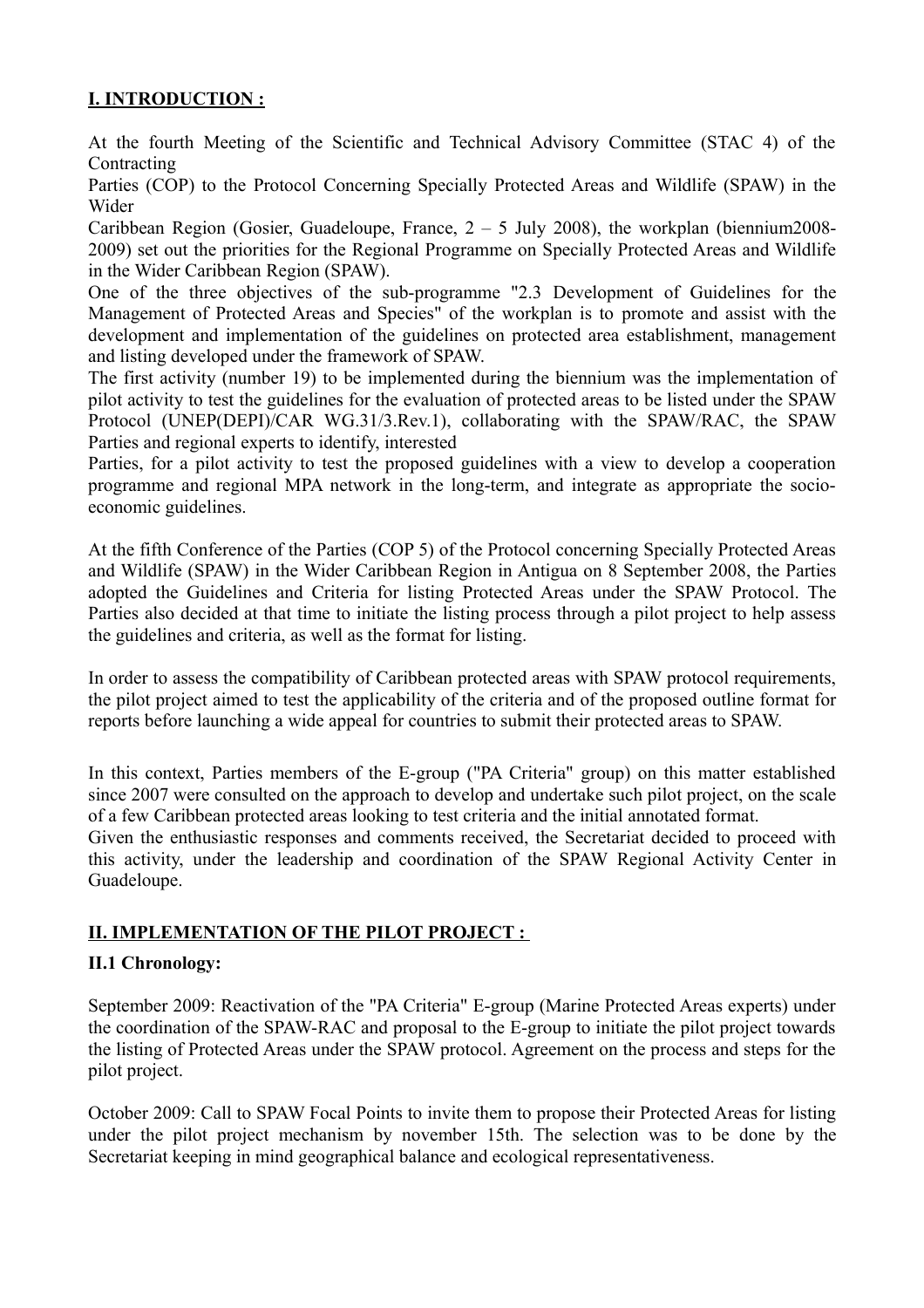November 2009: Extension of the delay for the Parties to answer, with a new deadline fixed to the 31st, December.

January 2010:

The Secretariat receives nine proposals of Protected Areas from five countries, and all are accepted for participating in the pilot project.

The selected protected areas are:

From Belize: - the Hol Chan Marine Reserve, and the Glover's Reef Marine Reserve,

From Colombia: - The Sanctuary Cienaga Grande de Santa Marta, and the Regional Seaflower Marine Protected Area " in San Andrés,

From France: - the Grand Connétable Island Nature Reserve (French Guyana) and the Guadeloupe National Park – (Grand Cul de Sac Marin),

From The US:- the Florida Key National Marine Sanctuary (FKNMS),

From the Netherlands Antilles: - the Bonaire National Marine Park and the National Park the Quill and Boven.on St. Eustatius.

Launch of the pilot project: the Secretariat invites the selected parties with their designated managers to try to complete the initial annotated format for their respective proposed PA, providing as much as possible of the data required in the different fields of this format, regarding the time needed to fill this format, on potential redundancies inside the format, and on potential difficulties to understand or give requested information.

January 2010: Opening of a E-Forum by the SPAW-RAC to help the managers complete the initial annotated format and to exchange on their difficulties, critics or suggestions, with the support of the PA Criteria working group.

[\( http://forum.car-spaw-rac.fr/register.php\)](http://forum.car-spaw-rac.fr/register.php)

Mid-february 2010: first review among the group of managers participating in the pilot project with the SPAW-RAC to evaluate the process. The deadline to fill the format and send their feedbacks is set by the Secretariat to mid-march 2010.

Mid-march 2010: The managers involved under the control of their national focal points start to submit their reports to the Secretariat, and it is proposed to extent the delay to the 31st march.

April 2010: All the reports with their comments (suggestions, critics, difficulties) are transmitted to the PA Criteria working group under the coordination of the SPAW-RAC to compile the remarks and start to make the review with the amendments necessary to improve the initial annotated format. The next paragraph lists the main comments received by the nine Protected Area managers on the initial Annotated Format.

May 2010: development of the revised annotated format with a small sub-group of volunteers from the PA Criteria working group in a collective brainstorming, with the principal objectives to be more simple and a user-friendly tool that provides a real guidance according to the criteria. Below are listed the main objectives this working group tried to follow to revise and improve the Annotated Format.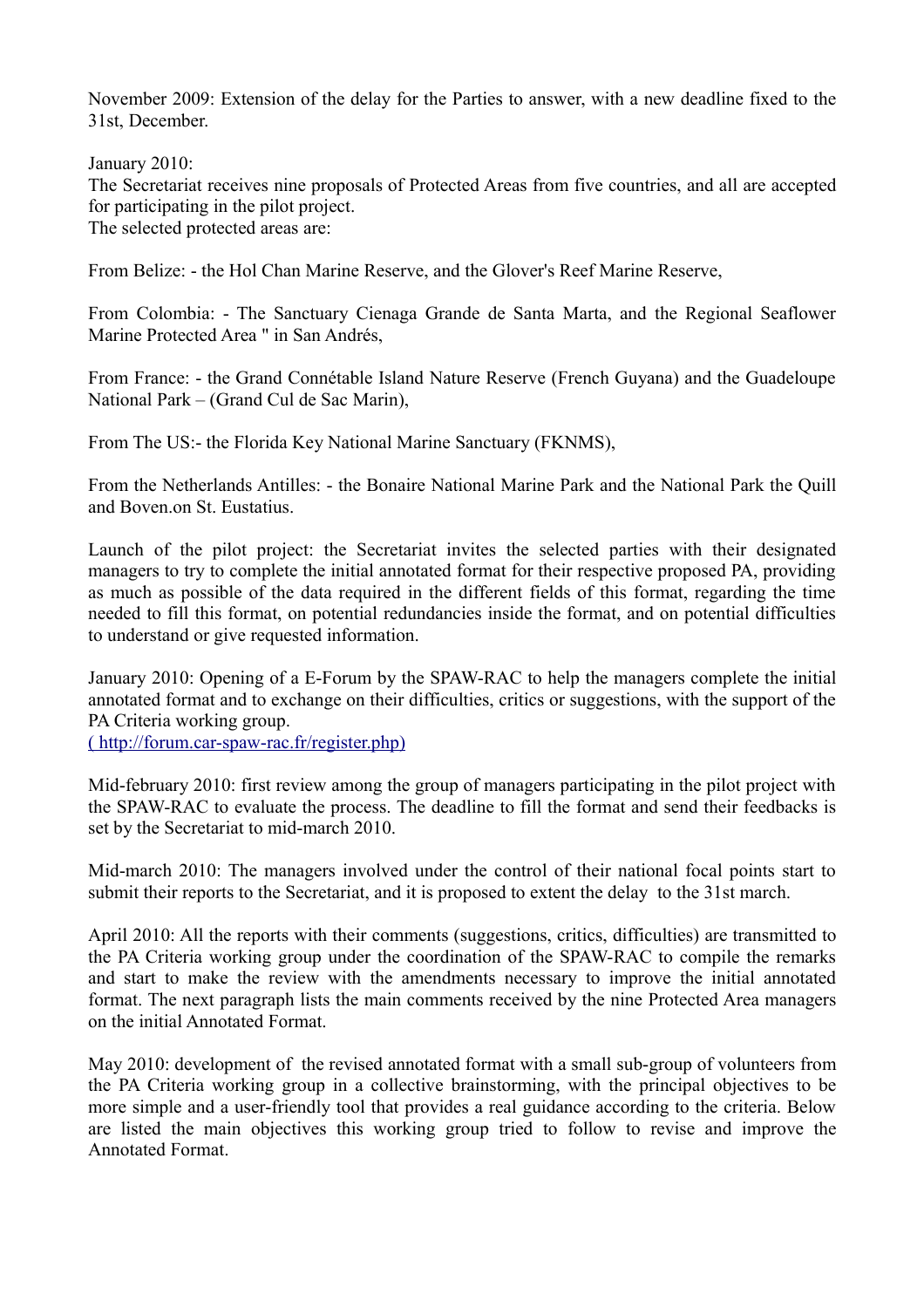June 2010: final presentation of the revised annotated format to the PA Criteria working group, with the synthesis of the comments and inputs, and validation.

The new format is shorter, with a gain of time to complete the new report significant, but without losing any information requested for the criteria and guidelines.

July 2010: Transmission to the Secretariat of the final report for the pilot project with the revised draft proposal of the annotated format for the presentation reports for the areas proposed for inclusion in the SPAW list, to be presented to the next COP 6 in october in Montego Bay, Jamaica.

# **II.2 Compilation of the main comments on the initial Annotated Format by the nine Protected Area managers who participated to the pilot project:**

- the format can be a useful document to help the Parties to submit their PA for inclusion in the SPAW list,
- it can become a real management and evaluation tool,
- the format must be clearer as regard the guidelines and criteria,
- the size of the format must be reduced and the format must be simplified,
- the level of details is too great, and there are redundancies,
- some data and information requested are neither easy to gather nor really useful,
- need to be more user-friendly (*see section II.3 and annex I)*,
- to be more efficient, a web-based tool would be useful, in the three languages: english, spanish, french, in which the managers and countries officers could progress in filling the report in stages (labelling stage by stage) *(see section II.4)*,

# **II.3 Main objectives followed during the revision of the annotated format and orientations proposed:**

Classification of the fields in the format into different categories :

- general fields,
- mandatory descriptive fields that must be filled in all cases,
- fields directly linked with one or several criteria that were adopted,
- optional fields (interesting information but not directly linked with any criteria of the criteria and guidelines), fields with little added-value (either redundant with other ones, almost impossible to fill and/or very difficult for reviewers to interpret),

The main goal was to include in priority information needed to support the listing requirements. This to alleviate the burden, but also to ensure a core of comparable contents.

# **II.4. Development of the specific database and web-based tool to fill and send the reports**

In addition to the implementation of the pilot project itself and the consequent proposal of a revised annotated format, the group also discuss the relevance of developing a specific database to store the data contained in the submission report. Indeed the actual circuit foresees transmission of paper or pdf reports, but given the high number of PA that could potentially be submitted for listing under SPAW, it is essential to develop a tool to store the data provided through the reports, compile them and allow for specific statistics and analyses.

Hence it is recommended that a dedicated database is developed and managed by the SPAW-RAC, building on the CaMPAM's database. The data contained in CaMPAM's database could be used to pre-fill the SPAW PA database.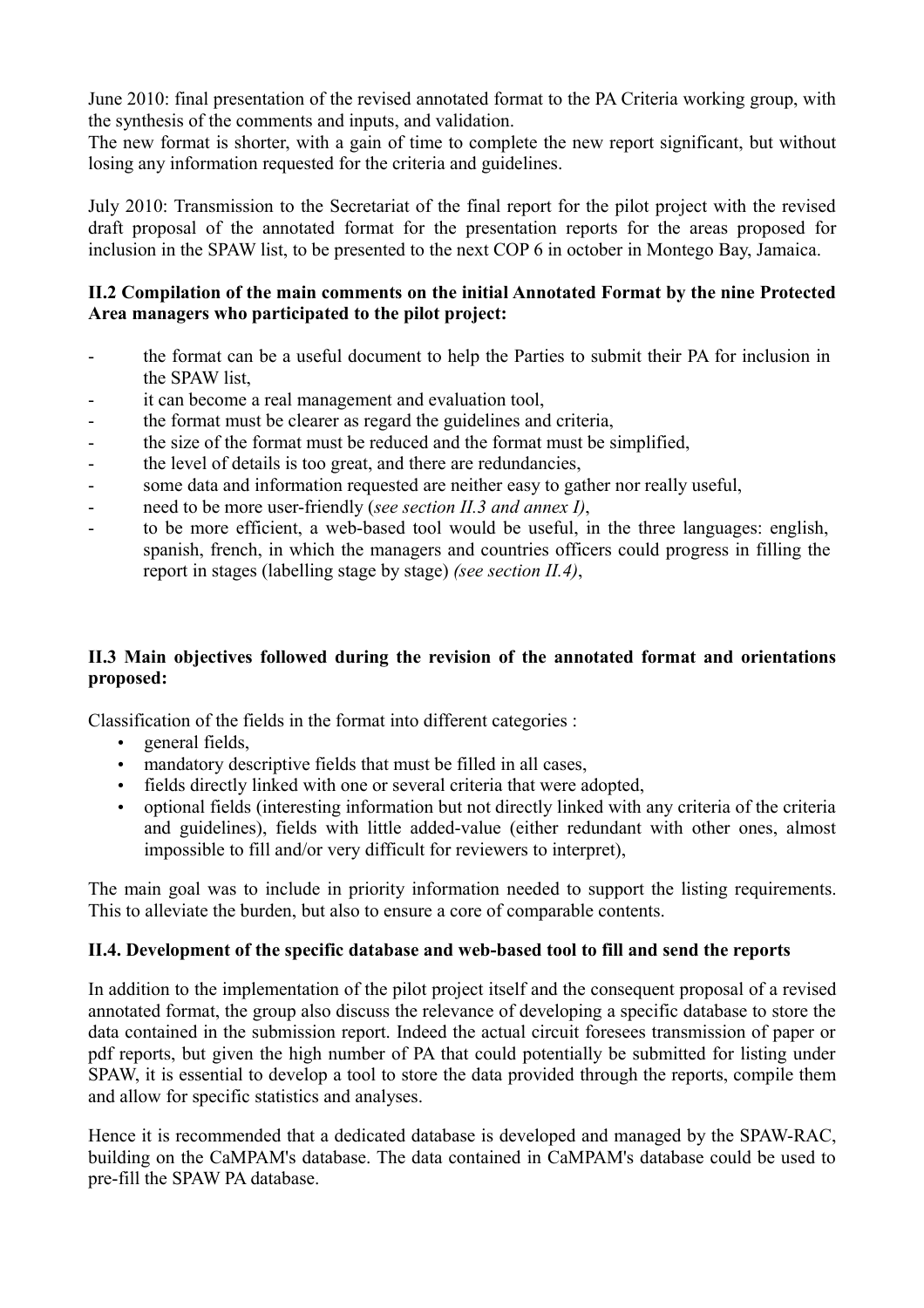Many comments during the pilot project also pointed out that the format in its « .doc » version is not easy to deal with and that given the current technologies available it would be worth developing on-line submission of PA reports. It is thus proposed that a web-based tool is developed by the SPAW-RAC in order to offer the opportunity, for Parties that would wish so, to prepare and send their reports on-line without using the paper .doc format. The tool would allow for several assessment and validation steps by PA managers and governmental authorities before anything is sent to the Secretariat ; nor would anything be accessible/visible by anyone except the people in charge of preparing and reviewing the PA reports until the appropriate authority has given its approval.

A draft document of the requirements the web-based tool and the database must comply to will be presented for information at COP 6.

The web-based tool would present fields exactly corresponding to the sections and information requested in the annotated format and would allow for transmission of attachments as well.

# **III. REPORTS ON THE PROTECTED AREAS THAT PARTICIPATED IN THE PILOT PROJECT :**

The nine reports of the first annotated format completed by the Protected Areas managers who participated in the pilot project as part of the caribbean protected areas proposed for inclusion in the SPAW list can be found on (access limited):

- Belize - Presentation report for the "Hol Chan Marine Reserve", http://www.car-spaw-rac.org/IMG/pdf/Belize - Hol Chan Marine Reserve -\_annotated\_format.pdf

- Belize- Presentation report for the "Glover's Reef Marine Reserve", http://www.car-spaw-rac.org/IMG/pdf/Belize- Presentation report for the Glover s Reef Marine Reserve.pdf

- Colombia - Presentation report for the "Seaflower MarineProtected Area", http://www.car-spaw-rac.org/IMG/pdf/Colombia - Seaflower MPA - annotated format.pdf

- Colombia - Presentation report for the "Santuario Cienaga Grande de Santa Marta", http://www.car-spaw-rac.org/IMG/pdf/Colombia - Santuario Cienaga Grande de Santa Marta -\_annotated\_format.pdf

- France - Presentation report for the "Guadeloupe National Park, Grand Cul de Sac Marin", http://www.car-spaw-rac.org/IMG/pdf/France - Guadeloupe National Park GCSM -\_annotated\_format.pdf

- France - Presentation report for the "Grand Connetable Island Nature Reserve, French Guyana",

- The Netherlands Antilles - Presentation report for the "Quill and Boven National Park, St Eustatius",

http://www.car-spaw-rac.org/IMG/pdf/Quill\_Boven\_National\_Park\_SPAW\_submissionmar2010.pdf

- The Netherlands Antilles - Presentation report for the "Bonaire National Marine Park", http://www.car-spaw-rac.org/IMG/pdf/Bonaire - National Marine Park SPAW submission-April\_2010.pdf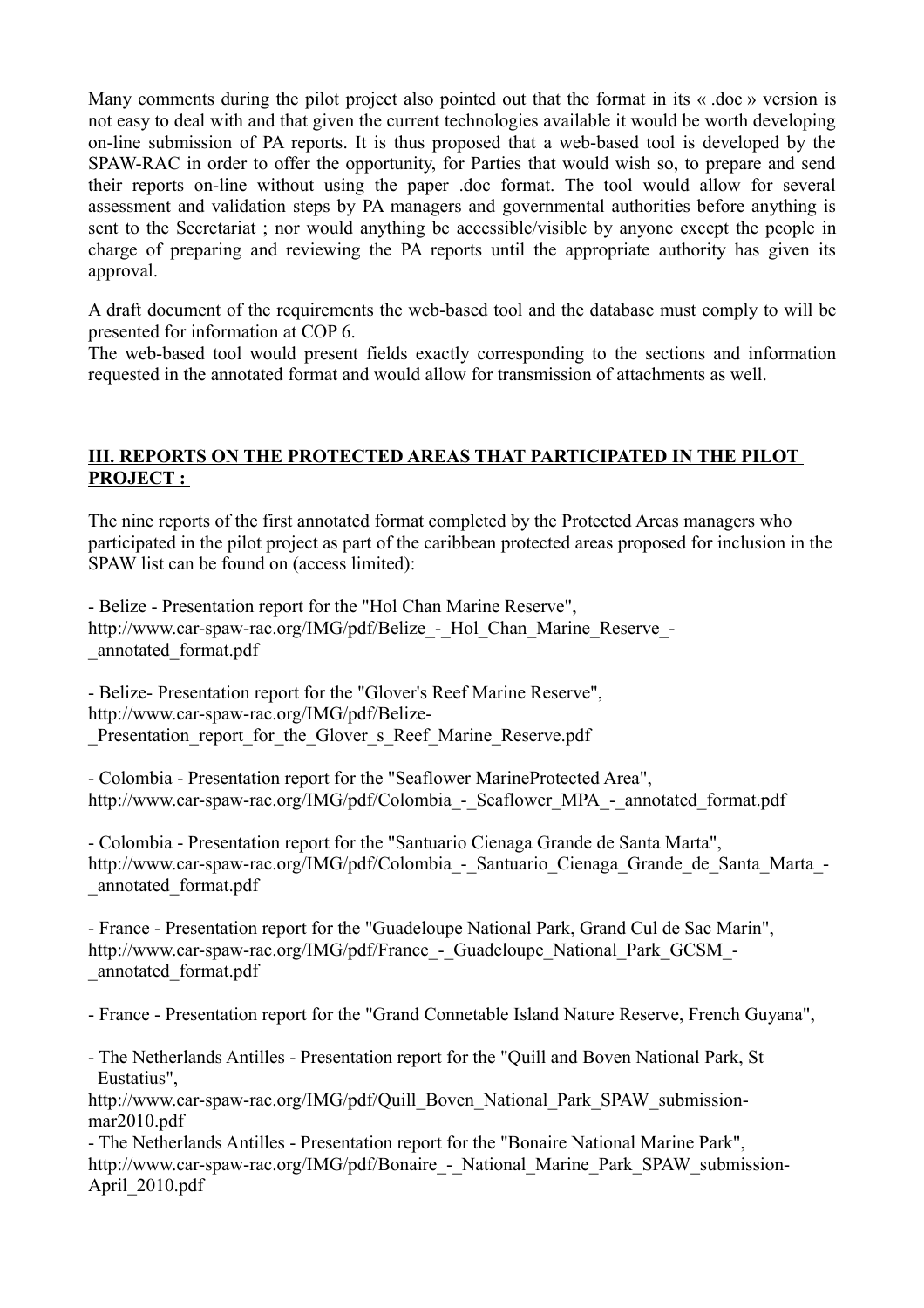- USA - Presentation report for the "Florida Key National Marine Sanctuary", http://www.car-spaw-rac.org/IMG/pdf/USA - Florida Key National Marine Sanctuary -[\\_annotated\\_format.pdf](http://www.car-spaw-rac.org/IMG/pdf/USA_-_Florida_Key_National_Marine_Sanctuary_-_annotated_format.pdf)

## **IV. RECOMMENDATIONS PROPOSED FOR CONSIDERATION BY SPAW COP 6**

Further to the implementation of the pilot project and the according revision of the annotated format, the recommendations that might be considered for adoption by SPAW COP 6 are the following :

- − Adopt the revised annotated format as the final guidance document for Parties to present their reports of subsmission of Protected areas for listing under SPAW ;
- − Request that the SPAW RAC develops, in close coordinationa with the PA criteria e-group, a dedicated database together with a specific web-based tool in order to allow Parties to prepare and send their reports on-line if they wish to ;
- − Call all Parties to submit their respective Protected Areas for listing under SPAW, using the revised annotated format ;
- − Consider favorably the reports prepared on the 9 Protected Areas that participated in the pilot project and consequently approve the listing of these first set of Protected Areas under SPAW.

|                                         | by the SPAW-RAC for the Secretariat | by members of the PA Criteria<br>working group |
|-----------------------------------------|-------------------------------------|------------------------------------------------|
| from september 2009 to december<br>2009 | 16                                  | 36                                             |
| january 2010                            | 16                                  | 23                                             |
| february $2010$                         | 11                                  | 9                                              |
| march $2010$                            | 14                                  | 17                                             |
| april 2010                              | 14                                  | 13                                             |
| may $2010$                              | 10                                  | 14                                             |
| june $2010$                             | 8                                   | 6                                              |
| <b>Total</b>                            | 89                                  | 118                                            |

## **Number of messages sent on the pilot project by the SPAW-RAC for the Secretariat and members of the PA Criteria working group between september 2009 and june 2010:**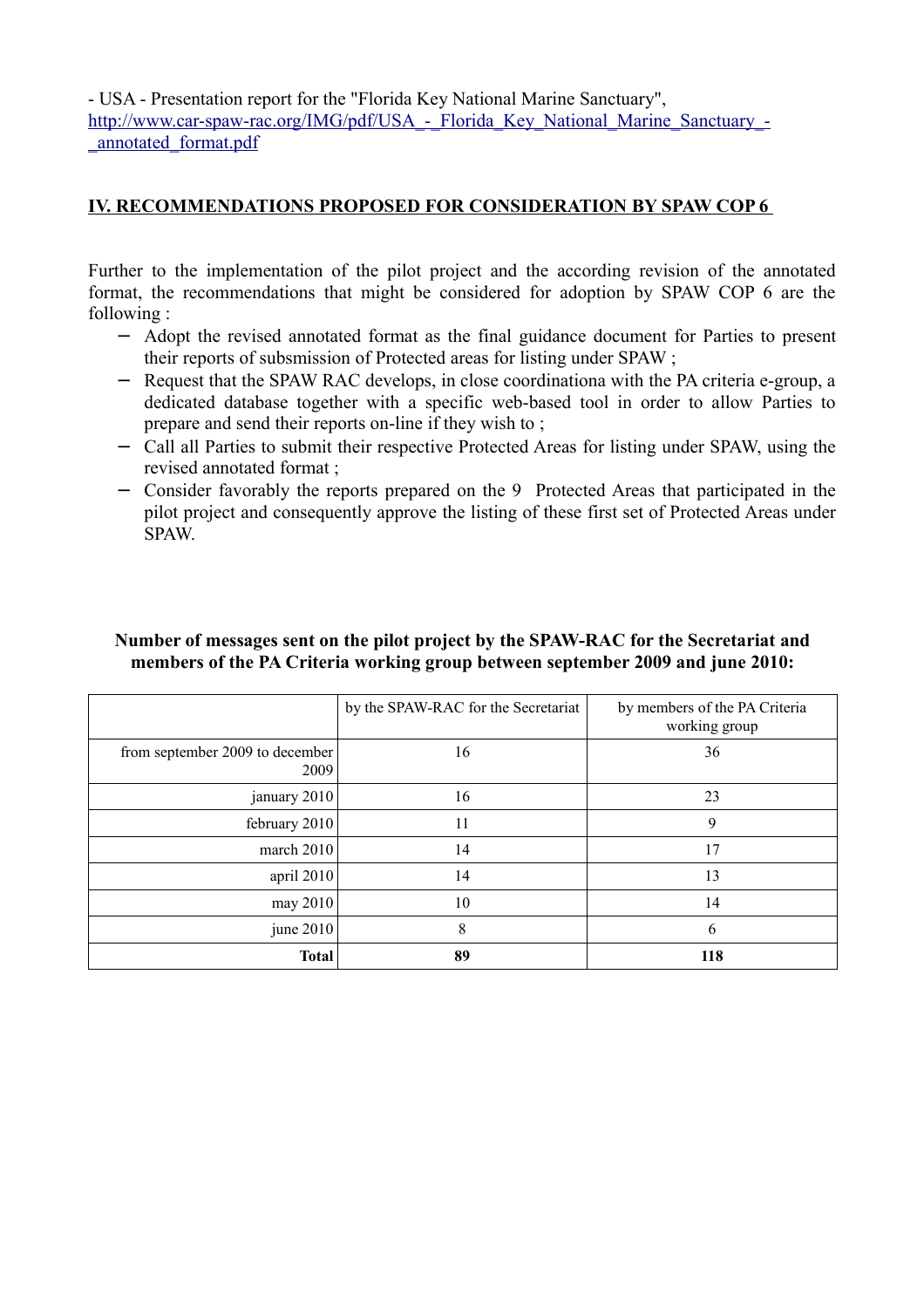# ANNEX I : REVISED DRAFT PROPOSAL OF THE ANNOTATED FORMAT FOR THE PRESENTATION REPORTS FOR THE AREAS PROPOSED FOR INCLUSION IN THE SPAW LIST

**OBJECTIVE** 

The objective of this Annotated Format is to guide and help the Contracting Parties in producing reports of comparable contents as requested in Article 19 (2) of the SPAW Protocol, including the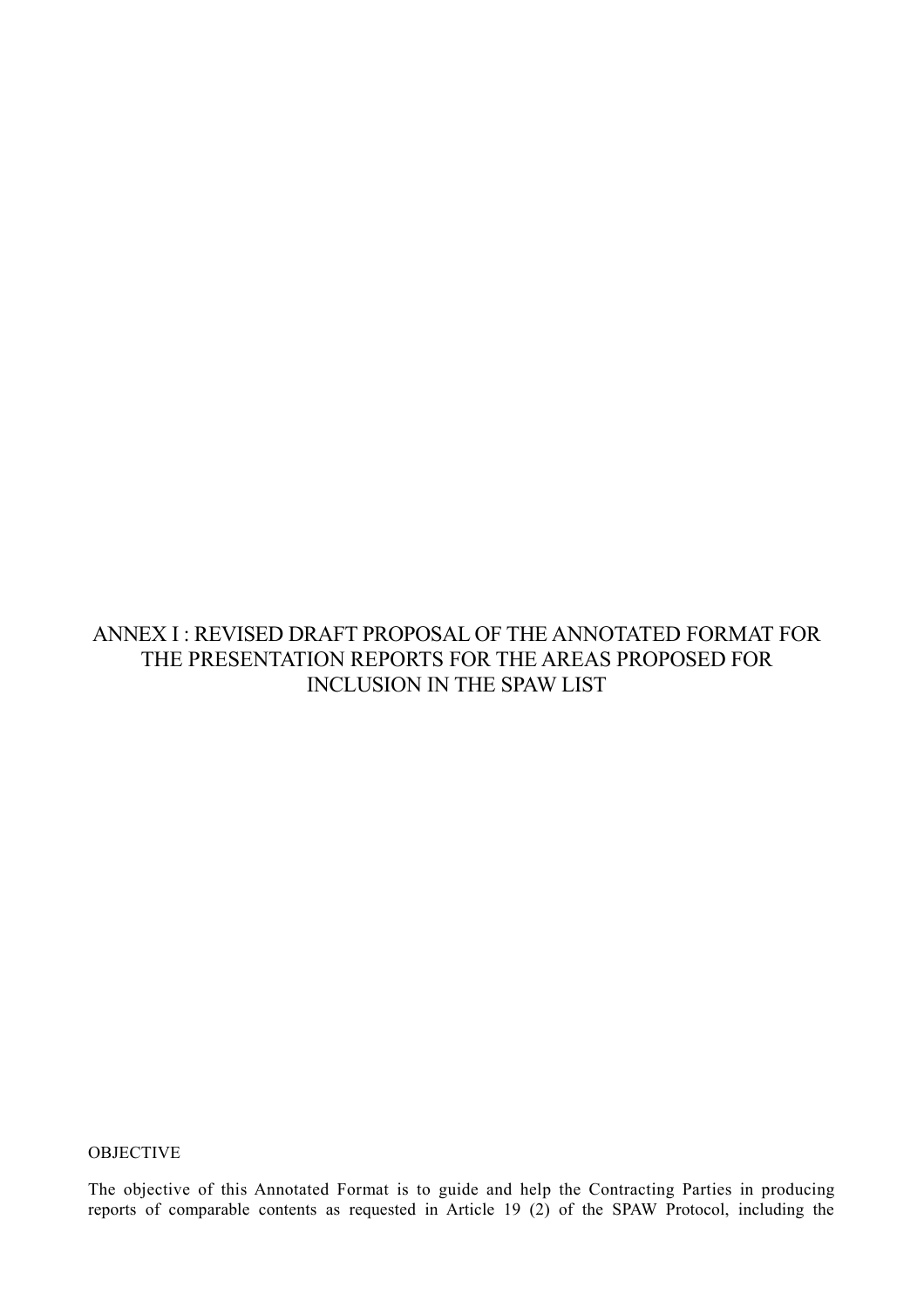information necessary for the adequate evaluation of the conformity of the proposed site with the Guidelines and Criteria for the Evaluation of Protected Areas to be Listed under the SPAW Protocol.

Under Article 19(2) the Parties shall establish a list of protected areas to create a regional network of protected areas and develop a cooperation programme. The purpose of this list is to identify those areas that are of particular importance to the Wider Caribbean region, that are to be accorded priority for scientific and technical research, and that are to be accorded priority for mutual assistance, and to protect the listed areas from activities that would undermine the purposes for which they were listed.

#### **CONTENTS**

The Criteria and Guidelines for the listing of Protected Areas under the SPAW Protocol were adopted at SPAW COP 5 in October 2008. This report format's objective is to help the Parties identify the necessary information they must provide according to the Criteria and Guidelines, and help them present it in a way that allows comparisons and compilation.

The presentation report shall include the following main informations on:

(I) identification of the proposed protected area, (II) executive summary, (III) site description, (IV) ecological Criteria, (V) cultural and socio-economic Criteria, (VI) management, (VII) monitoring and evaluation, (VIII) stakeholders, (IX) implementation mechanism, (X) other relevant information.

#### SUBMISSION OF REPORTS

The reports should be submitted by the Parties to the Secretariat of the STAC for SPAW two months before the next meeting of the STAC in English, Spanish or in French. The Secretariat may request assistance of the SPAW RAC in applying a standard evaluation process which may include external review, as appropriate.

Dossier should be compiled on A4 paper, with maps and plans annexed on paper. Contracting parties are also encouraged to submit the full text of the proposal in electronic form.

The requested annexes should be submitted on paper and, if possible, also in electronic form.

They are following:

Copies of legal texts

- Copies of planning and management documents
- Maps as appropriate : administrative boundaries, zoning, land tenure, land use, and distribution of habitats and species, GIS shape files,
- Existing inventories of plants and fauna species (with latin names),
- List of the main publications and copies of the main ones concerning the site, and any relevant information available,
- If appropriate photos, slides, videos.

With respect to the Criteria and Guidelines, some fields below are mandatory. They are marked with a \*. Parties are invited to provide as well, to the extent possible, information for the additionnal fields. Correspondences between the information requested and the Criteria and Guidelines are presented.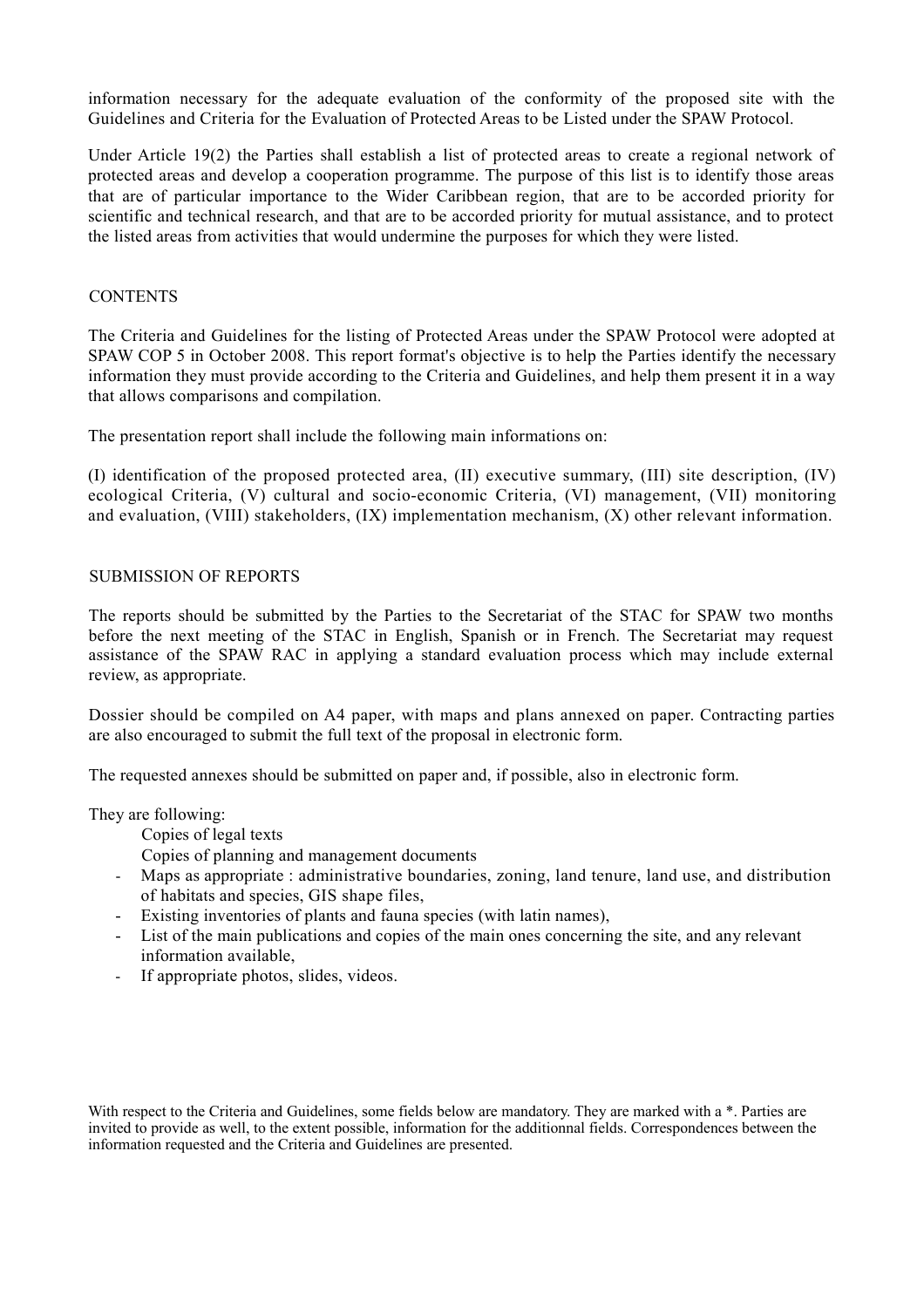Use of annexes and existing documents : for all sections below, if documents are already presenting the information that is requested, please attach them to your submission BUT please also provide a brief summary of the most relevant information in our core report (not only references like : see docXYZ section ABC page 123)

## **I. IDENTIFICATION**

### **All those fields must be completed.**

\*a – Country:

\*b – Name of the area:

\*c – Administrative region:

\*d – Date of establishment:

\*e – If different, date of legal declaration :

\*f – Geographic location (include a separate annex with a geographical map as stated in the legal declaration of the area), and geographical coordinates (X,Y for the central point, WGS84, UTM projection system):

\*g – Surface of the area (sq.km):

\*h – Contact address (with the website location when existing):

### **II. EXECUTIVE SUMMARY**

Present briefly the proposed area and its principal characteristics, and specify the objectives that motivated its creation :

\* Explain why the proposed area can be proposed for inclusion in the SPAW list, and according to you, to which Criteria it is conforme (Criteria and Guidelines A/X and B§2):

**III. SITE DESCRIPTION (Criteria and Guidelines Section A/ II, VII, VIII and Section B)The fields in this section are necessary to justify the relevance of the proposed site according to the Criteria. Relevance of the site proposal according to one or several particular criteria should be more developped inside the specific sections IV ECOLOGICAL CRITERIA and V CULTURAL AND SOCIO-ECONOMIC CRITERIA. The Parties are encouraged to complete all the fields of this section, to the extent possible.**

\* a) Typology of the site

- Terrestrial surface under sovereignty, excluding wetlands (sq.km) :
- Wetland surface (ha):
- Marine surface (sq.km) :
- b) Physical features

Brief description of the main physical characteristics in the area (geological, soil, topographic... and also such as hydrodynamics, volcanic formations, sand dunes, underwater formations, etc)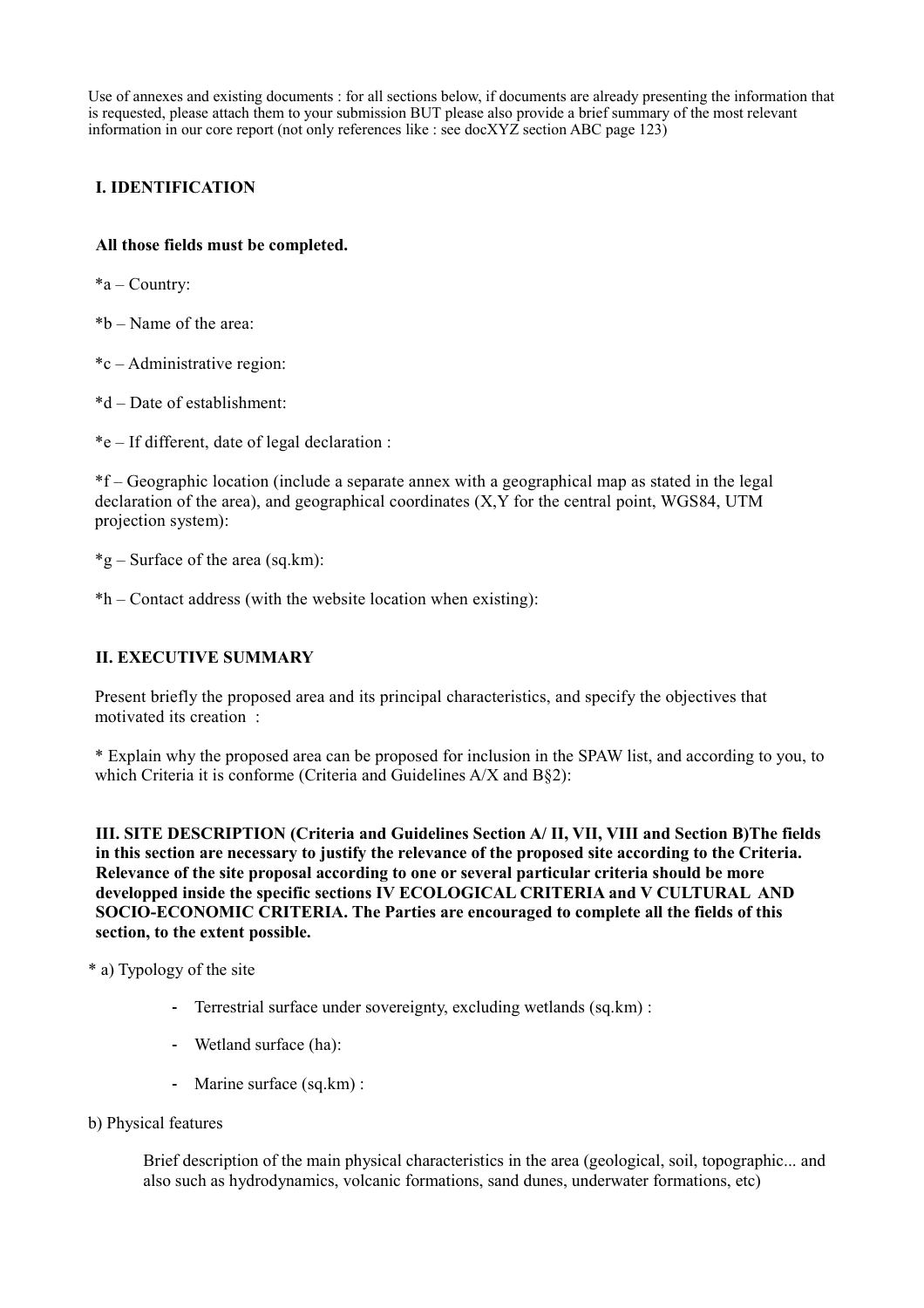\* c) Biological features (attach in annex existing inventories of plants and fauna species with the latin names)

- Habitats: \*brief description of dominant and particular habitats (marine and terrestrial): \*List here the habitats and ecosystems that are representative and/or of importance for the WCR (i.e mangroves, coral reefs, etc).

If possible detail for each habitat/ecosystem the surface it covers or, if it is not known with accuracy, provide a rough estimate of the surface (using an interval min<surface<max for example)

- Flora: \*brief description in a few sentences of the main plant assemblages significant or particular in the area:

\*Provide also the list of plant species within the site that are :

- In SPAW annex I
- In SPAW annex III
- In the IUCN Red List
- In the national list of protected species

Wherever possible give here an estimate of the population sizes for each species within the lists above.

- Fauna: \*brief description in a few sentences of the main fauna populations or of particular importance present (resident or migratory) in the area:
- \*Provide also the list of plant species within the site that are :
- In SPAW annex II
- In SPAW annex III
- In the IUCN Red List
- In the national list of protected species

Wherever possible give here an estimate of the population sizes for each species within the lists above.

d) Human population and current activities

- Inhabitants inside the area or in the zone of potential direct impact on the protected area (permanent and seasonal number):
	- \*Description of population, current human uses and development :
- e) Other relevant features

(such as educational, scientific, research, historical or archeological features)

f)\* Impacts and threats affecting the area within and around the area

The list below is given only as a guide ; Parties are free to report on other impacts and threats Please precise, if appropriate and if possible, which species and/or habitats are more particularly affected by the impacts and threats.

- Exploitation of natural ressources (fishing, tourism, agriculture, forest products, others..):
- Pressure linked with an increased population and infrastructures, and if relevant historic and current conflicts:
- Threats to habitats and species (including, if necessary, a paragraph on possible or existing Invasive Alien Species):
- External pollutions (solid waste, bad assessment, ..) :
- Other external threats (natural and/or anthropogenic) :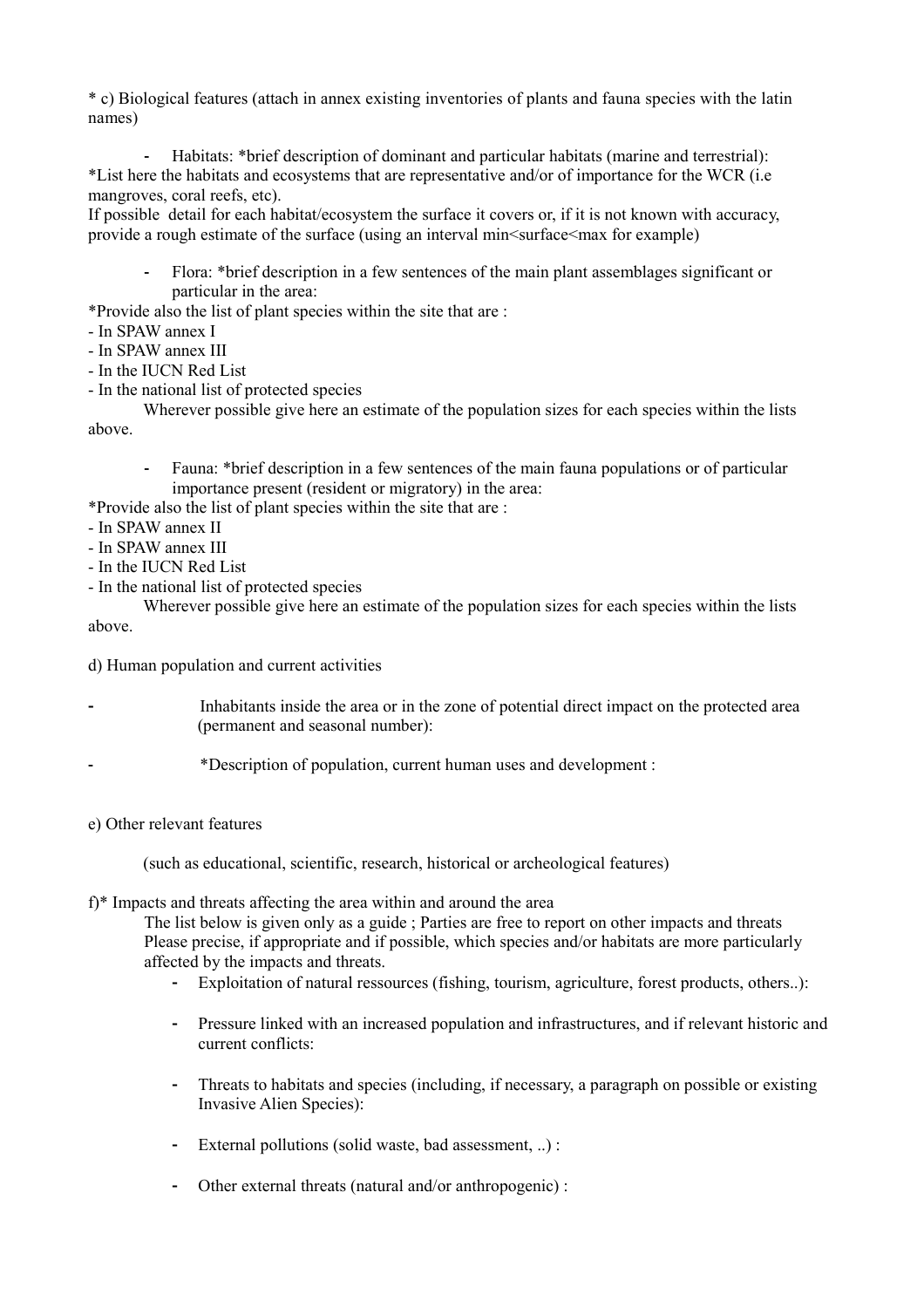g) Expected trends of the impacts and threats listed above

Please explain, to the extent possible, how the impacts and threats presented in f) are expected to evolve in the short-term and the mid-term.

h) Information and knowledge available

Briefly describe the extend of knowledge of the area (attach a list of the main publications):

### **IV. ECOLOGICAL CRITERIA (Criteria and Guidelines Section B/ Ecological Criteria)**

#### **Nominated areas must conform to at least one of the eight ecological Criteria. Describe how the nominated site satisfies one or more of the following Criteria. (attach in annex any specific and relevant documents for it )**

- a) **Representativeness** The area includes physiographic features, populations of species, habitats and ecosystem types or ecological processes that are representative of the country, region or ecoregion:
- b) **Conservation value** The area contributes to the conservation, including management, of the species, subspecies or populations of flora and fauna present in it, either as permanent residents, or during some life cycle stages, with the objective of preserving them as functioning members of their ecological communities, and preventing them from becoming threatened or endangered, both locally and throughout their range.
- c) **Rarity** The area conserves unique or rare species, habitats, or ecosystems. An area or ecosystem is rare if it is among the few of its kind in the country or Wider Caribbean region or has been seriously depleted across its range. The area may contain habitats that occur in a limited area, or rare, endemic, threatened or endangered species that are geographically restricted in their distribution.
- d) **Naturalness (Level of disturbance)** The area has to a high degree been protected from or has not been subjected to, human-induced change, and the natural environment is thus relatively free from biophysical disturbance caused by human influence.
- e) **Critical habitats** The area contains populations, habitats or ecosystems that are critical to the survival and/or recovery of endangered, threatened or endemic species, or to species listed in Annex I, II or III of the Protocol.
- f) **Diversity** The area contains the variety or richness of species, communities, ecosystems, landscapes, seascapes and genetic diversity necessary for its long-term viability and integrity. This criterion is especially applicable where the area provides habitat for endangered, threatened, endemic and/or migratory species, and species listed in the Annexes to the Protocol.
- g) **Connectivity/coherence** -The area is adjacent to or ecologically connected to another protected area, or is within an ecological or biological corridor, and thus contributes to maintaining the ecological integrity of the Wider Caribbean region. This can apply for Protected Areas within one country or which transcend political boundaries.
- h) **Resilience** The area contains biological components (habitats, species, populations) that have demonstrated the ability to recover from disturbances in a reasonable timeframe; or are naturally resistant to threats, such as climate change; and the protection of such areas enhances the recovery of damaged ecosystems elsewhere in the eco-region by providing a source of larvae and juveniles.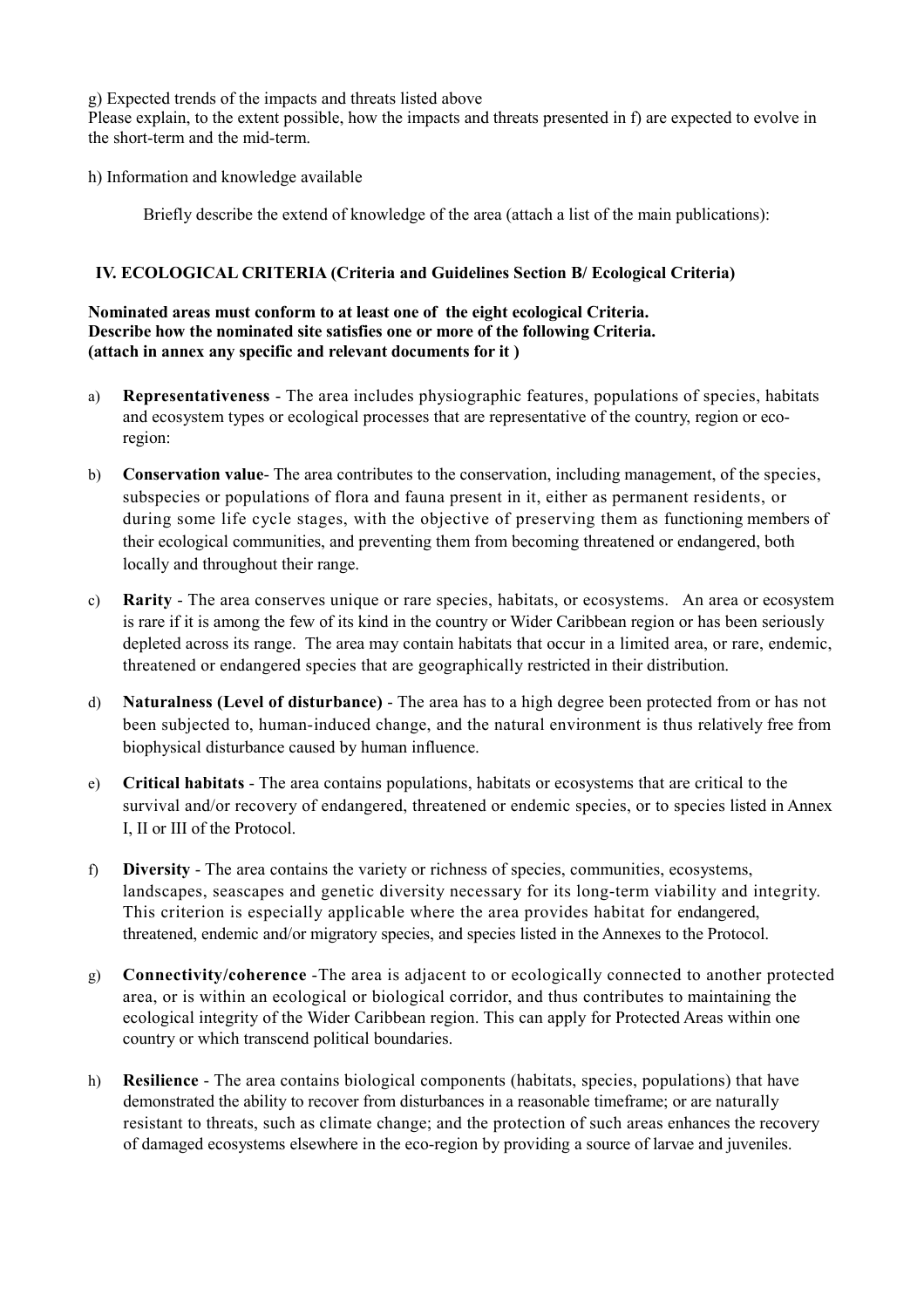### **V. CULTURAL AND SOCIO-ECONOMIC CRITERIA (Criteria and Guidelines Section B/ Cultural and Socio-Economic Criteria)**

**Nominated Areas must conform, where applicable, to at least one of the three Cultural and Socio-Economic Criteria. If applicable, describe how the nominated site satisfies one or more of the following three Criteria ( attach in annex any specific and relevant documents for it ):**

- a) **Productivity** The protected area helps conserve, maintain or restore natural processes that contribute to increasing the abundance of natural resources used by humans, and consequently contribute to regional sustainable development.
- b) **Cultural and traditional use** The protected area has a special value in a regional context for the conservation, maintenance or restoration of the productivity and biological integrity of natural resources that provide for sustainable traditional or cultural activities, such as those of indigenous communities.
- c) **Socio-economic benefits** The protected area has special value in a regional context for the conservation, maintenance or restoration of the productivity and biological integrity of natural resources that provide for economic or social benefits of user groups such as subsistence fishermen and rural communities, or economic sectors such as tourism.

## **VI. MANAGEMENT (Criteria and Guidelines Section C/I)**

**The protected area must be subject to a legal management framework, guaranteeing its effective long-term protection.** 

**The management framework of the nominated site must be adequate to achieve its biophysical and socio-economic objectives.**

**With this purpose, describe the following management aspects for it.**

- a) \* Legal and policy framework (international, national, regional, and local level, attach in annex a copy of original texts, and give if possible the IUCN status):
- b) Management structure, authority
- c)  $*$  Functional management body (with the authority and means to implement the framework):
- d) \* Objectives (clarify whether prioritized, if so indicate priority, or integrated, of equal importance):
- e) \* Brief description of management plan (and attach in annex a copy of the plan):
- f) Clarify if some species/habitats listed in section III/c) are more particularly targeted by management/recovery/protection measures
- g) Integration of the protected area within the country's larger planning framework (when applicable):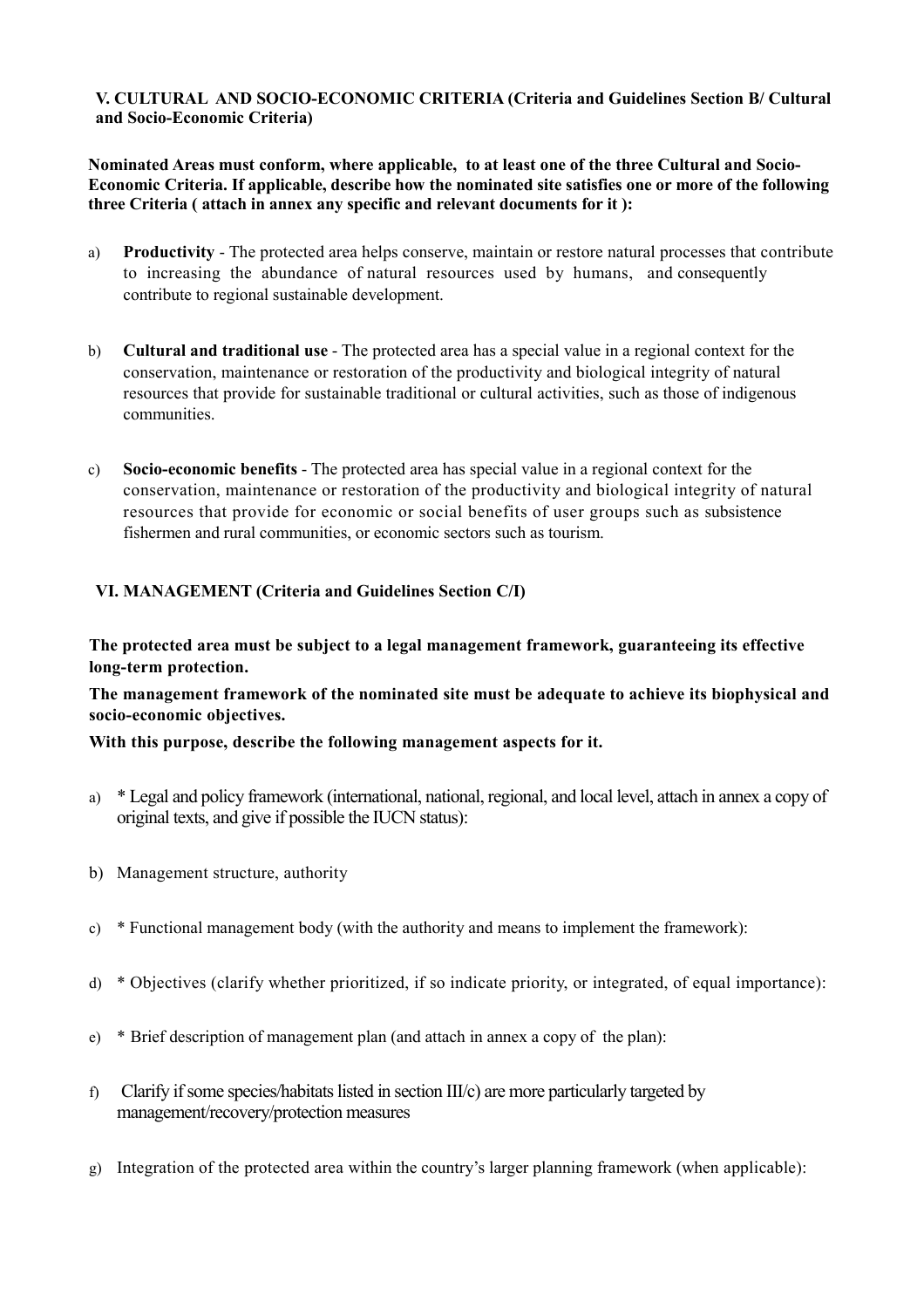- h) Zoning, if applicable, and basic regulations between the zones (attach in annex a copy of the zoning map):
- i) \* Enforcement measures and policy
- j) \* International Status and dates(e.g. Biosphere Reserve, Ramsar Site, Significant Bird Area...):
- k) Relevant sustainable development measures or related plans in location:
- l) Available ressources for the area
	- Human resources (total number, with details: staff, volunteers, partners):
	- Physical resources (equipments, infrastructures):
	- Financial resources and sources of funding (present and additional or expected in the future, and give annual budget)

\*Conclusion : Justify how the management framework described above is adequate to achieve the ecological and socio-economic objectives that were established for the site (**Criteria and Guidelines Section C/ V)**.

# **VII. MONITORING AND EVALUATION (Criteria and Guidelines Section C/II)**

**The protected area must include appropriate indicators and programs to measure management effectiveness and conservation success.** 

**Describe how the nominated site addresses monitoring and evaluation, and what indicators are used to evaluate especially the impact of conservation measures on the status of species populations, habitats and ecological processes, within the protected area and its surroundings, as well as the impact of the management plan on the local communities.** 

\* In general, how the nominated site addresses monitoring and evaluation:

\* What indicators are used to evaluate management effectiveness and conservation success:

Especially,

What indicators are used to evaluate the impact of conservation measures on the status of species populations, habitats and ecological processes, within the protected area and its surroundings:

What indicators are used to evaluate the impact of the management plan on the local communities:

### **VIII. STAKEHOLDERS ((Criteria and Guidelines Section C/III)**

**The local communities and the relevant stakeholders (institutions, public, decision-makers, economic sectors, scientific community, users, volunteers..) should be involved through inclusive and participatory processes in the planning and management of the protected area as appropriate. This participatory process should include institutional arrangements for the effective participation and empowerment of stakeholders and local communities.** 

**\* Describe how the nominated site involves stakeholders and local communities, and specify any coordination measures or mechanisms.**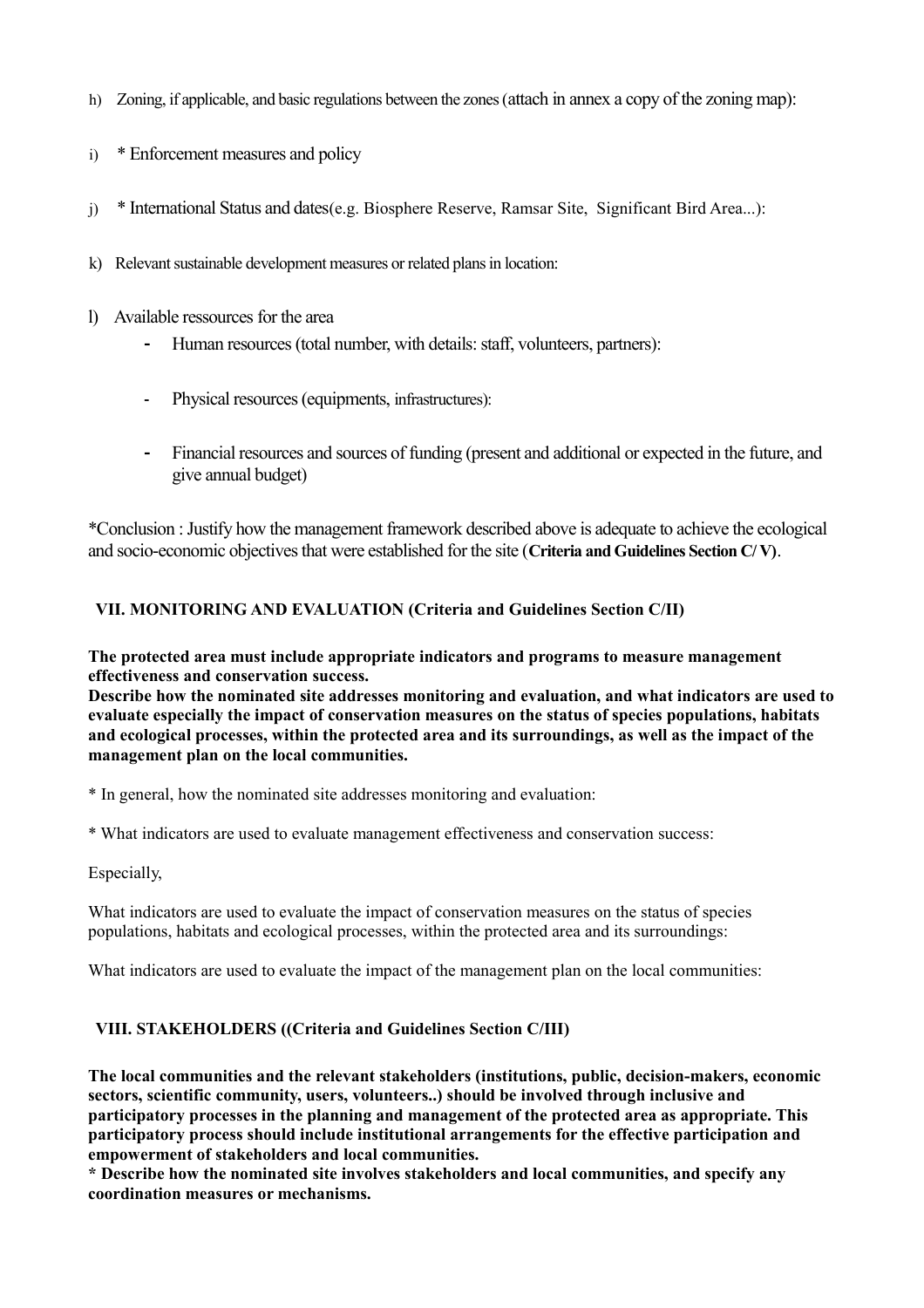#### **You can use the list below if appropriate**

Institutions involvement:

Public involvement:

Decision-makers involvement:

Economic-sectors involvement:

Scientific community involvement:

Local communities involvement:

Others:

Coordination measures between stakeholders:

#### **IX. IMPLEMENTATION MECHANISM ((Criteria and Guidelines Section C/IV)**

**With regard to the characteristics specific to each area, the management framework should include measures and provisions to achieve the goals, objectives, and address specific threats at that particular area.** 

**\* Describe the mechanisms and programs that are in place in regard to each of the following management tools in the nominated site (fill only the fields that are relevant for your site):** 

- a) Public awareness, education, and information dissemination programs:
- b) Capacity building of staff and management:
- c) Research, data storage, and analysis:
- d) Surveillance and enforcement :
- e) Participation of exterior users:
- f) Alternative and sustainable livelihoods:
- g) Adaptive management:

### **X. OTHER RELEVANT INFORMATION**

#### **CONTACT ADDRESSES**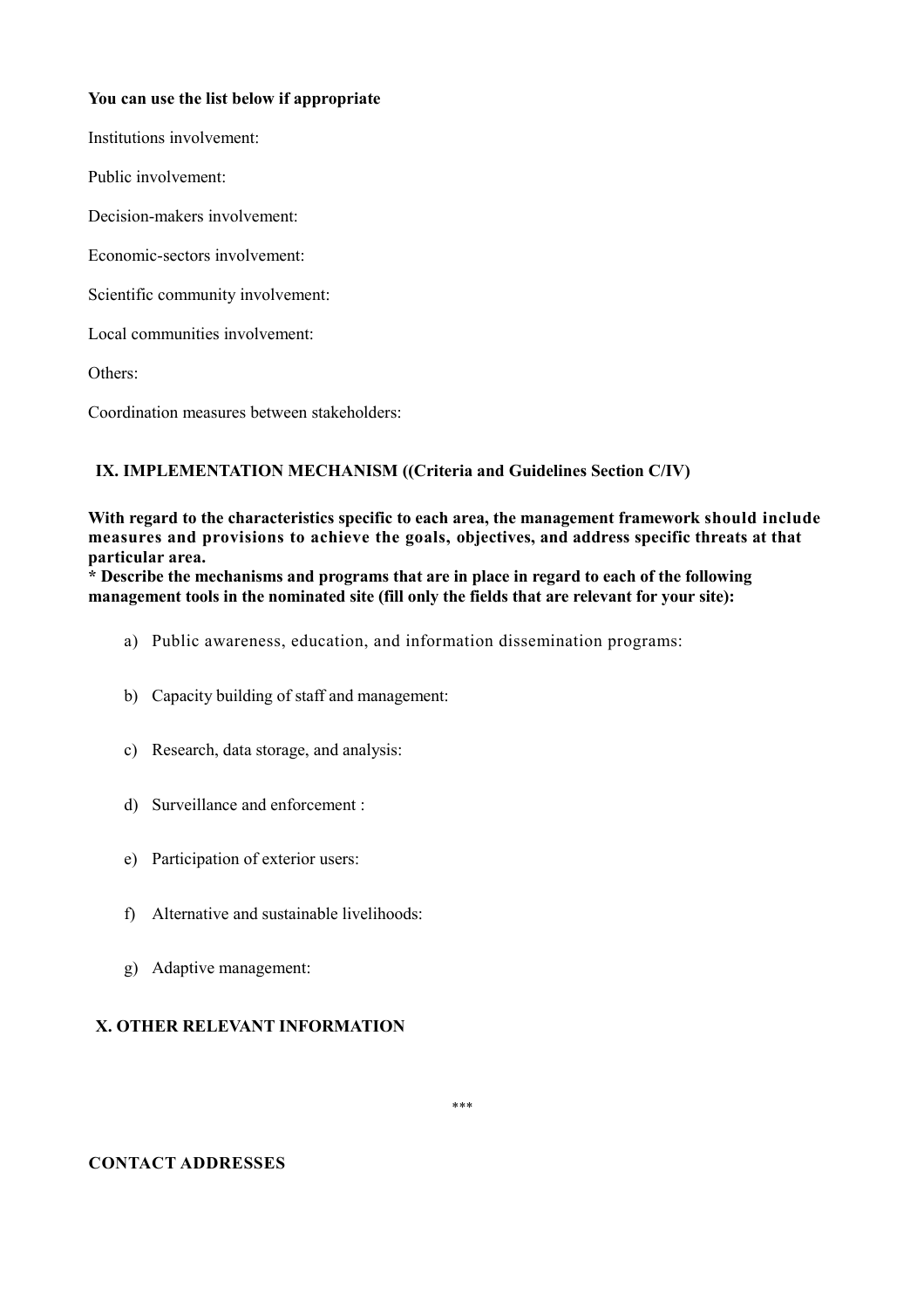Name(s), position(s) and contact address(es) of the person(s)

in charge with the proposal:

who complied the report:

# **SIGNATURE (S) AND DATE**

On behalf of the State(s) Party/Parties making the proposal.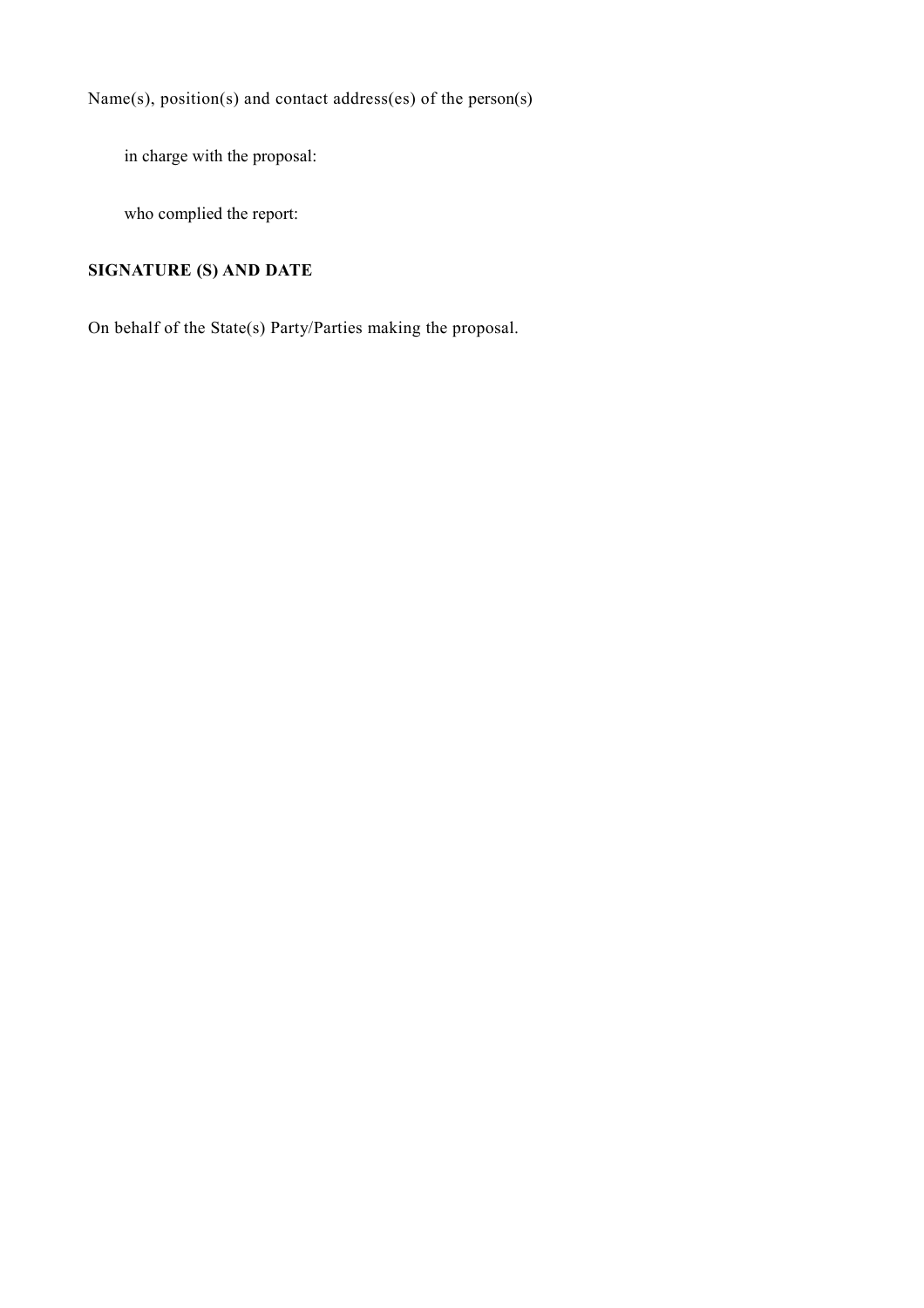ANNEX II :

MAIN MESSAGES SENT BY THE SPAW-RAC DURING THE PILOT PROJECT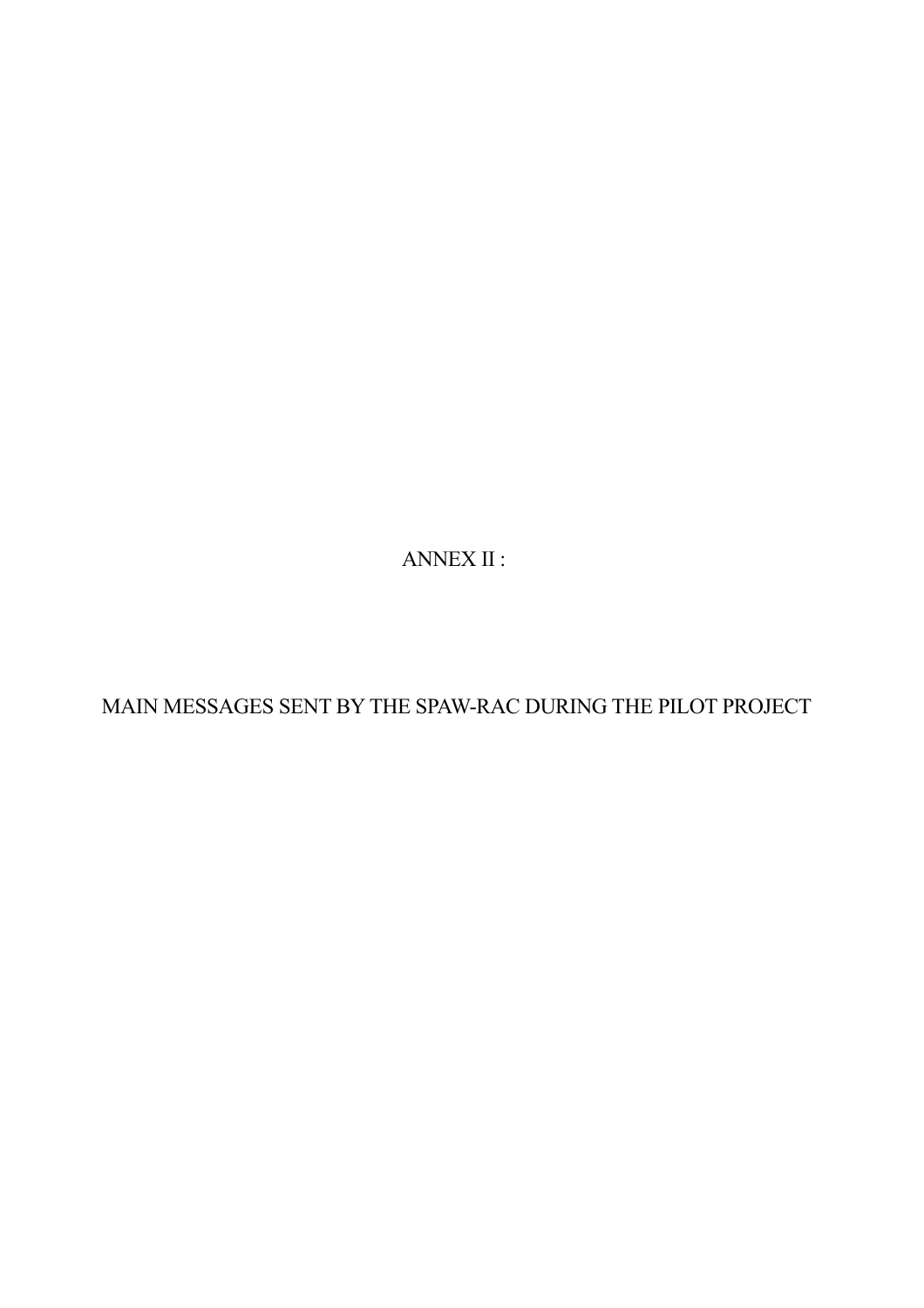**Sujet :** [PAcriteria] PA criteria group reactivated !

**Date :** Fri, 18 Sep 2009 16:36:32 +0200 (CEST)

**De** : franck gourdin <franck.gourdin.carspaw@guadeloupe-parcnational.fr>

**Répondre à :**PAcriteria@yahoogroups.com

**Pour :** PAcriteria@yahoogroups.com

**Copie à :** helene SOUAN <helene.souan.carspaw@guadeloupe-parcnational.fr>, emilie SPAW RCU

<ew@cep.unep.org>, Alessandra Vanzella-Khouri <avk@cep.unep.org>

Dear PA criteria group members,

First of all thank you very much for your enthusiastic answers! I am happy and encouraged to be the coordinator of this group who will help to develop the pilot project towards the listing of Protected Areas under the SPAW protocol.

In the context of my first email, through the pilot project the adopted criteria and guidelines will be applied and the proposed annotated format will be used as appropriate. However, further inputs and guidance from you are strongly needed for this, and I am very eager to work with you on those issues.

In keeping with SPAW COP 5 decision, we propose that a broad call to Parties be made to propose their Protected Area for listing under the pilot project mechanism. Depending on the number of replies and interest a replimanry selection will be done of 4 or 5 PA to participate in the pilot project, keeping in mind geographical balance and ecological representativeness to make this preliminary selection.

We will then proceed to invite the selected parties to try to complete the annotated format for their proposed PA, giving as much as possible the information required in the different fields of this format. This should also assist the secretariat regarding the time needed to fill this format, on potential redundancies inside the format, and on potential difficulties to understand or give requested information. Once the annotated format is completed, I would suggest that the reports are transmitted to the secretariat for the review by this working group. This should provide insight to the group on application of the criteria, timing, difficulties on the assessment of the information in the annotated format etc.

If you are in agreement, we will send an official request to the parties to present a maximum of two PA to be considered by the secretariat for participation in this pilot project. The selection of PA to participate in the pilot project will be made by the secretariat (in consultation with the working group) based on geographical and ecological representation.

Furthermore, in order to support existing MPAs in this process, I will welcome your feedback on the use of the regional MPA database for this exercise. Do you think it might be useful to use existing database to alleviate the reporting task ? And/Or develop a data processing tool on a website to help parties complete the report format using the information already found in the database?

Please let me know if you are in agreement with this approach and do not hesitate to provide any feedback and comments on the proposed method. I look forward to hearing from you!

Best regards,

Franck GOURDIN SPAW-RAC Project Coordinator"

-------- Message original --------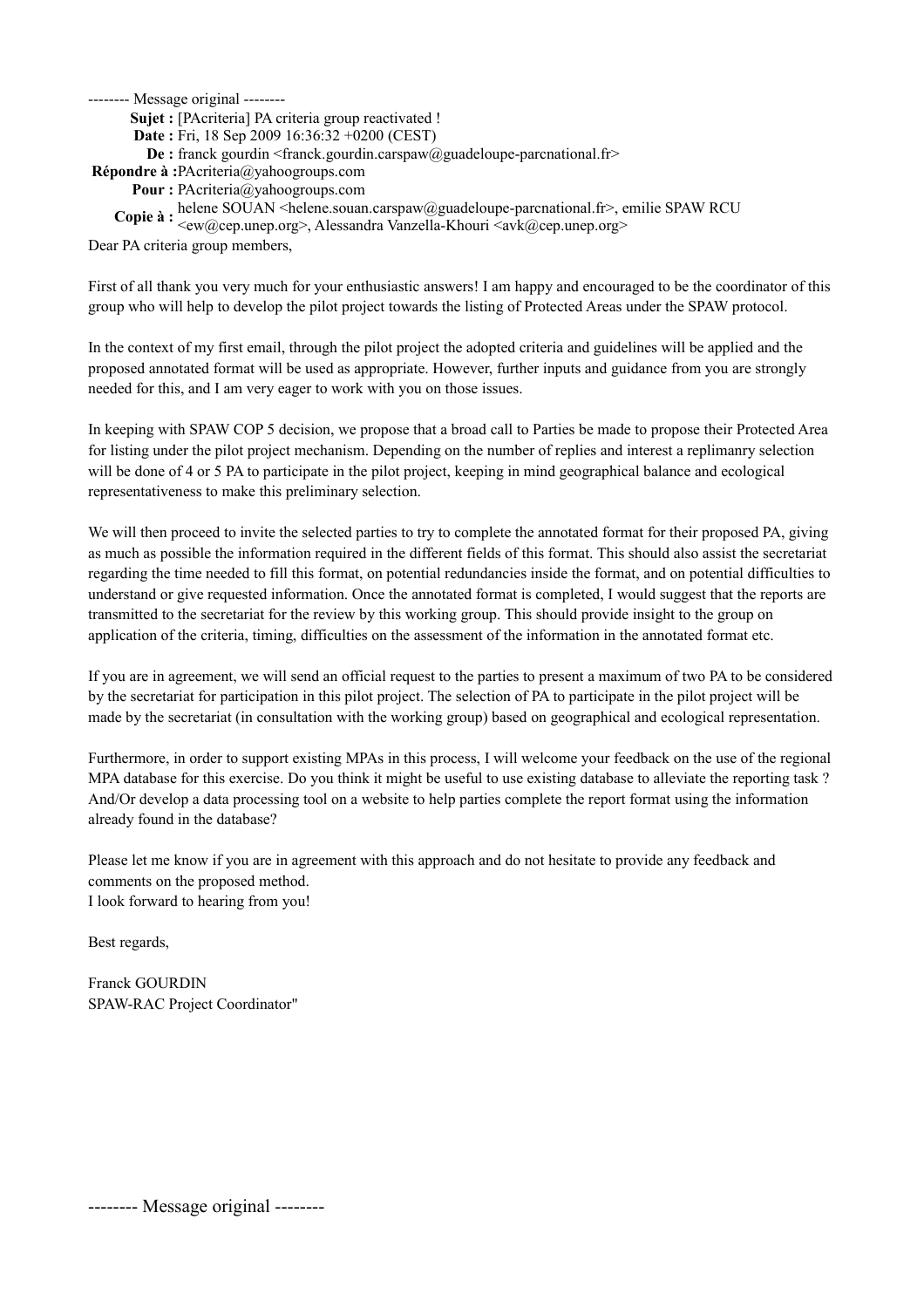**Sujet :** [PAcriteria] PA Criteria group - final comments

**Date :** Thu, 08 Oct 2009 11:10:54 -0400

**De** : Franck Gourdin <franck.gourdin.carspaw@guadeloupe-parcnational.fr>

**Répondre à :**PAcriteria@yahoogroups.com

**Pour :** PAcriteria@yahoogroups.com

Copie à : Alessandra Vanzella-Khouri <avk@cep.unep.org>, emilie SPAW RCU <ew@cep.unep.org>, helene SOUAN <helene.souan.carspaw@guadeloupe-parcnational.fr>

**Références :** <11415469.3831253838831865.JavaMail.root@aten-03>

Dear PA criteria group members,

Thank you for your first useful commentaries on the proposed approach. So I feel "easier" now, thanks to you! We will wait until the next wednesday (october 14th) to get some others feedback and comments from this group. Then, the Secretariat will send the broad call to Parties (duration one month, nov 15th max it's enough?) to propose their PA for listing under the pilot project mechanism (thank you Paul by advance!)

Best regards, Franck Gourdin. SPAW-RAC Project coordinator.

-------- Message original --------

**Sujet :**  Pilot project for listing Protected Areas under the SPAW protocol

**Date :**Fri, 23 Oct 2009 02:00:37 +0200 (CEST)

**De** : helene souan <helene.souan.carspaw@guadeloupe-parcnational.fr>

**Pour :**SPAW Focal Points

**Copie** avk <avk@cep.unep.org>,

**à :**  Franck GOURDIN <franck.gourdin.carspaw@guadeloupe-parcnational.fr>, ew@cep.unep.org

Dear SPAW focal points,

At the fifth Conference of the Parties (COP 5) of the Protocol concerning Specially Protected Areas and Wildlife (SPAW) in the Wider Caribbean Region in Antigua on 8 September 2008, the Parties adopted the Guidelines and Criteria for listing Protected Areas under the SPAW Protocol. The Parties also decided at that time to initiate the listing process through a pilot project to help assess the guidelines and criteria, as well as the format for listing. In this context, Parties members of the Egroup on this matter established since 2007 were recently consulted on the approach to develop and undertake such pilot project. Given the enthusiastic responses and comments received the Secretariat would like to proceed with this activity, under the leadership and coordination of the SPAW Regional Activity Centre. In order to launch the Pilot Project, the Secretariat now would like to invite each of you to propose one, or a maximum of two, Protected Areas established in your country and which you wish be part of the Pilot Project, along with the name and contact of the people you nominate to prepare the pilot reports for those Protected Areas. Answers should be sent to the Secretariat and the SPAW-RAC before November 15 (helene.souan.carspaw@guadeloupe-parcnational.fr and franck.gourdin@guadeloupe-parcnational.fr). The selection of Protected Areas to participate in the pilot project will then be made by the Secretariat keeping in mind geographical balance and ecological representativeness. The Secretariat will then proceed to invite the designated managers to try to complete the annotated format for their respective Protected Areas, providing as much as possible of the data required in the different fields of this format. This will also serve to provide the Secretariat and the SPAW-RAC with feedback on the practicability of this annotated format. Once the annotated format is completed, the reports should be transmitted to the Secretariat for review, with the assistance of the PA electronic working group.

Thank you for your prompt attention and follow-up. We look forward to hearing from you. Sincerely,

The Secretariat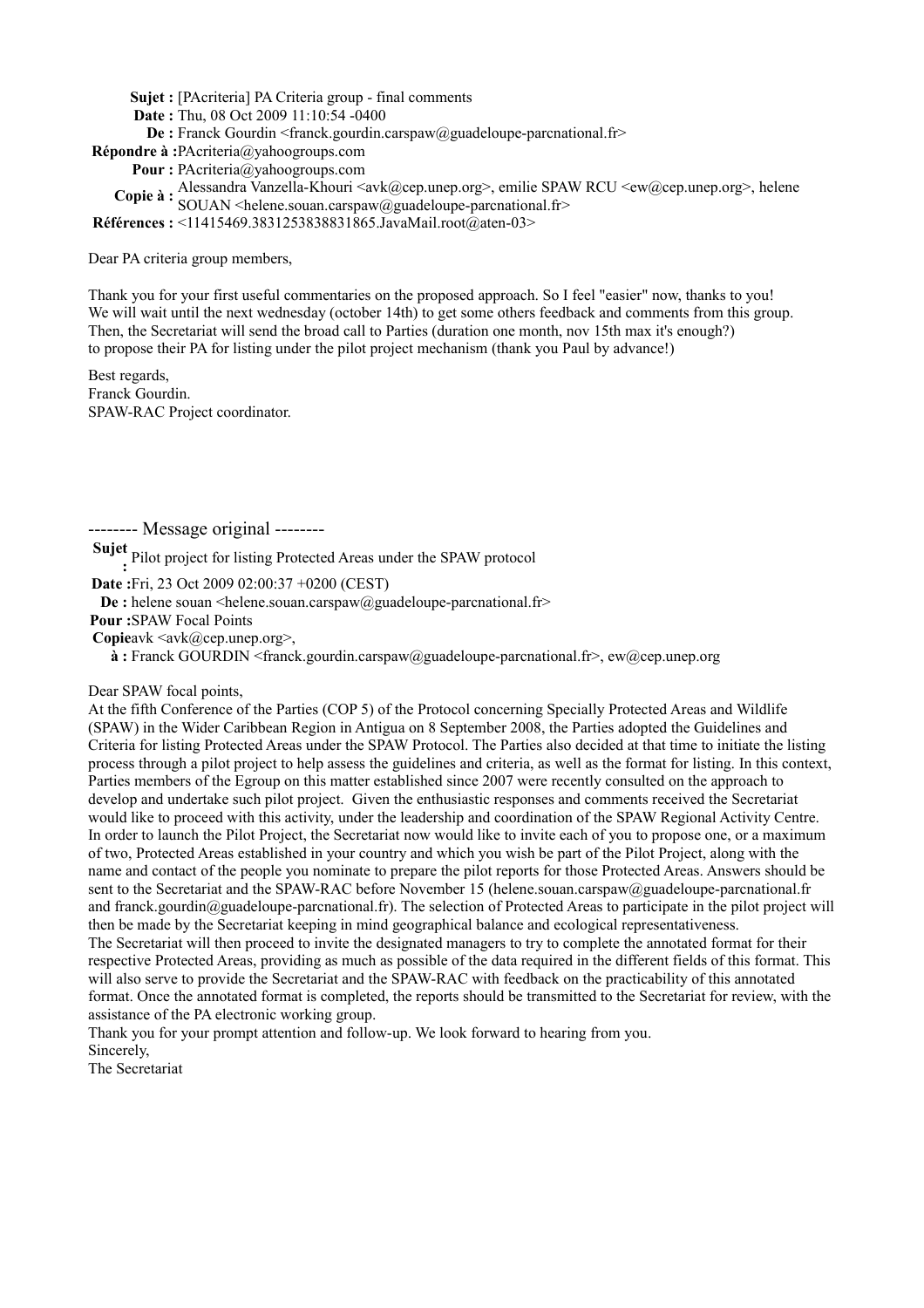**Sujet :** [PAcriteria] Pilot project for listing Protected Areas under the SPAW protocol

**Date :** Fri, 06 Nov 2009 14:08:34 -0400

**De :** Franck Gourdin <franck.gourdin.carspaw@guadeloupe-parcnational.fr>

**Répondre à :**PAcriteria@yahoogroups.com

**Pour :** SPAW Focal Points

**Copie à :** helene SOUAN <helene.souan.carspaw@guadeloupe-parcnational.fr>, Alessandra Vanzella-Khouri<br> **Copie à :** Coult@een unen ere>, emilie SDAW DCU Cour@een unen ere>, DA criterie@unhecereune.com <avk@cep.unep.org>, emilie SPAW RCU <ew@cep.unep.org>, PAcriteria@yahoogroups.com

Dear SPAW focal points,

I just want to invite you again to answer to the precedent email and to participate to the Pilot project, presenting one or two protected areas.

This is the best way to test both the annotated format proposed and the guidelines and criteria developped. Thanks a lot for those who already sent us their proposal! The dead line for it is still the 15th, november.

Sincerely,

for the Secretariat,

Franck GOURDIN Programme Officer Regional Activity Center for Specially Protected Areas and Wildlife (RAC-SPAW)

-------- Message original --------

**Sujet :** Re: [PAcriteria] Pilot project for listing Protected Areas under the SPAW protocol

**Date :** Thu, 10 Dec 2009 11:29:58 -0400

**De** : Franck Gourdin <franck.gourdin.carspaw@guadeloupe-parcnational.fr>

**Répondre à :**PAcriteria@yahoogroups.com

**Pour :** SPAW Focal Points

PAcriteria@yahoogroups.com, LENDI-RAMIREZ Fanny - DGALN/DEB/CI <Fanny.Lendi-

**Copie à :** ramirez@developpement-durable.gouv.fr>, helene SOUAN <helene.souan.carspaw@guadeloupe-<br>Copie à : receptional fr> Alessandre Vanaelle Khauri <sub@ega.upen.cars\ emilie SDAW DCU

parcnational.fr>, Alessandra Vanzella-Khouri <avk@cep.unep.org>, emilie SPAW RCU  $\langle$ ew@cep.unep.org $>$ 

**Références :** <4AF46622.4000007@guadeloupe-parcnational.fr>

Dear SPAW focal points,

This will be the last call to invite you again to participate to the Pilot project, presenting one or two protected areas.

The dead line for it, in agreement with the Secretariat of the Convention, **is the 31st, december.**

Sincerely,

for the Secretariat,

Franck GOURDIN Programme Officer Regional Activity Center for Specially Protected Areas and Wildlife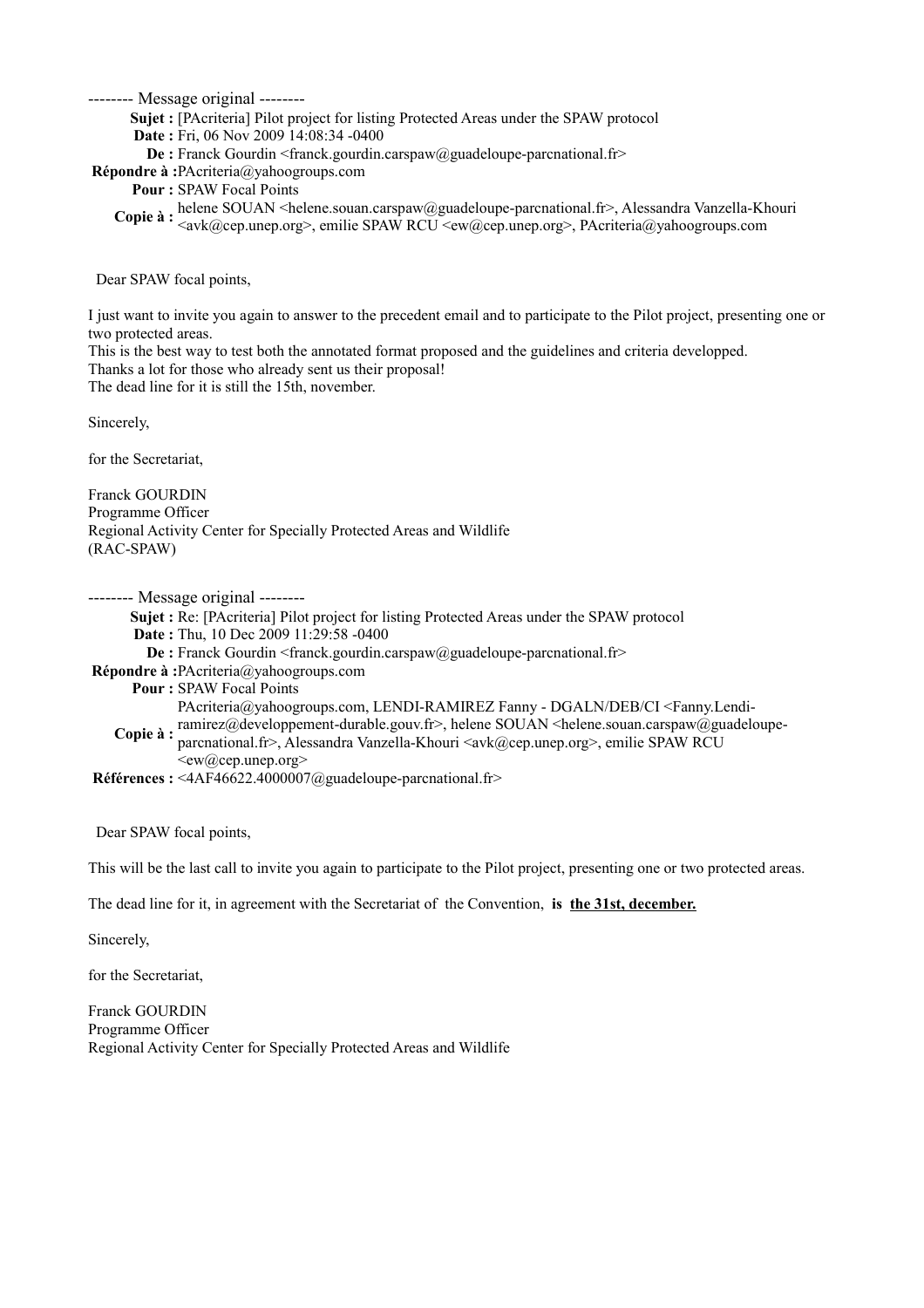**Sujet :** Pilot project for listing Protected Areas under the SPAW protocol - We start!

**Date :** Tue, 12 Jan 2010 19:34:24 -0400

- **De :** Franck Gourdin <franck.gourdin.carspaw@guadeloupe-parcnational.fr> isaiasmajil@yahoo.com, mikeobze@yahoo.com, alliekat\_18@yahoo.com, mcuartas@parquesnacionales.gov.co, elizabeth.taylor@coralina.gov.co, antoine.hauselmann@developpement-durable.gouv.fr, RNN ile du Grand Connétable
- **Pour :**  <grand.connetable@espaces-naturels.fr>, rachel.berzins@oncfs.gouv.fr, Delloue Xavier  $\leq$ xavier.delloue@guadeloupe-parcnational.fr>, Girou Denis  $\leq$ denis.girou@guadeloupe-parcnational.fr>, Lauren.Wenzel@noaa.gov, Katya.Wowk@noaa.gov, annie.hillary@noaa.gov, Paul Hoetjes - traveling  $\le$ paul@mina.vomil.an>

**Copie à :** SPAW Focal Points ; PAcriteria

Dear Managers and SPAW focal points,

First, we wish you a happy and prosperous 2010 year of the biodiversity ! ! Un feliz y prospero ano 2010, ano de la biodiversidad !

I thank you for your participation to this pilot project, and particularly those who proposed their Protected Area to try complete the annotated format with the designed managers.

We have received nine proposals from five countries, and all have been accepted:

Selected protected areas and managers:

Belize (2):

- the Hol Chan Marine Reserve (Manager: Miguel Alamilla: mikeobze@yahoo.com) A

- the Glover's Reef Marine Reserve ( Alicia Eck : alliekat  $18@$ yahoo.com )

Colombia (2):

- Sanctuary Grande de Santa Marta y Via Parque Isla Salamanca, with the Sanctuary El Corchal Mono Hernandez (Maria Fernanda Cuartas Rios: [mcuartas@parquesnacionales.gov.co](mailto:mcuartas@parquesnacionales.gov.co) )

- the Regional Seaflower Marine Protected Area, archipiélago de San Andrés, Providencia y Santa Catalina (Elizabeth Taylor Jay: [elizabeth.taylor@coralina.gov.co](mailto:elizabeth.taylor@coralina.gov.co) )

France (2):

- French Guyana: Grand Connétable Island Nature Reserve (Antoine Hauselmann:

[antoine.hauselmann@developpement-durable.gouv.fr](mailto:antoine.hauselmann@developpement-durable.gouv.fr) , [grand.connetable@espaces-naturels.fr](mailto:grand.connetable@espaces-naturels.fr) et Rachel BERZIN:Â [rachel.berzins@oncfs.gouv.fr](mailto:rachel.berzins@oncfs.gouv.fr) et )

- The Guadeloupe National Park  $\hat{a}\in \hat{C}$  Grand Cul de Sac Marin (Denis Girou: [denis.girou@guadeloupe-parcnational.fr](mailto:denis.girou@guadeloupe-parcnational.fr) , Xavier Delloue: xavier.delloue@guadeloupe-parcnational.fr $\hat{A}$   $\hat{A}$ )

USA (1):

- Florida Key National Marine Sanctuary (FKNMS) (lauren wenzel [<Lauren.Wenzel@noaa.gov>](mailto:Lauren.Wenzel@noaa.gov)

with Annie Hillary: [Annie.Hillary@noaa.gov](mailto:Annie.Hillary@noaa.gov) and Katya Wowk: Katya.Wowk@noaa.gov)

- The Netherlands Antilles (2)

the Bonaire National Marine Park

and the (terrrestrial) National Park the Quill and Boven.on St. Eustatius.

Now, the Secretariat invite by this mail the designated managers by the focal points to try to complete the annotated format for their respective Protected Areas, providing as much as possible of the data required in the different fields of this format. So you will find attached the tested format and the guidelines in your language.

The SPAW focal points should control and verify the adresses of their designed managers.

We will make a first review of the group in mid-february. Once the annotated format is completed (or not, do your best, that's all !), the reports should be transmitted to the Secretariat for review in march.

Please tell us for any questions, difficulties, critics or suggestions. Do not forget that this will also serve to provide the Secretariat and the SPAW-RAC with feedback on the practicability of this annotated format. Le podemos contestar tambien en espanol si lo necesitan.

Sincerely,

for the Secretariat, Franck GOURDIN Programme Officer Regional Activity Center for Specially Protected Areas and Wildlife (RAC-SPAW)

e-mail : [franck.gourdin.carspaw@guadeloupe-parcnational.fr](mailto:franck.gourdin.carspaw@guadeloupe-parcnational.fr)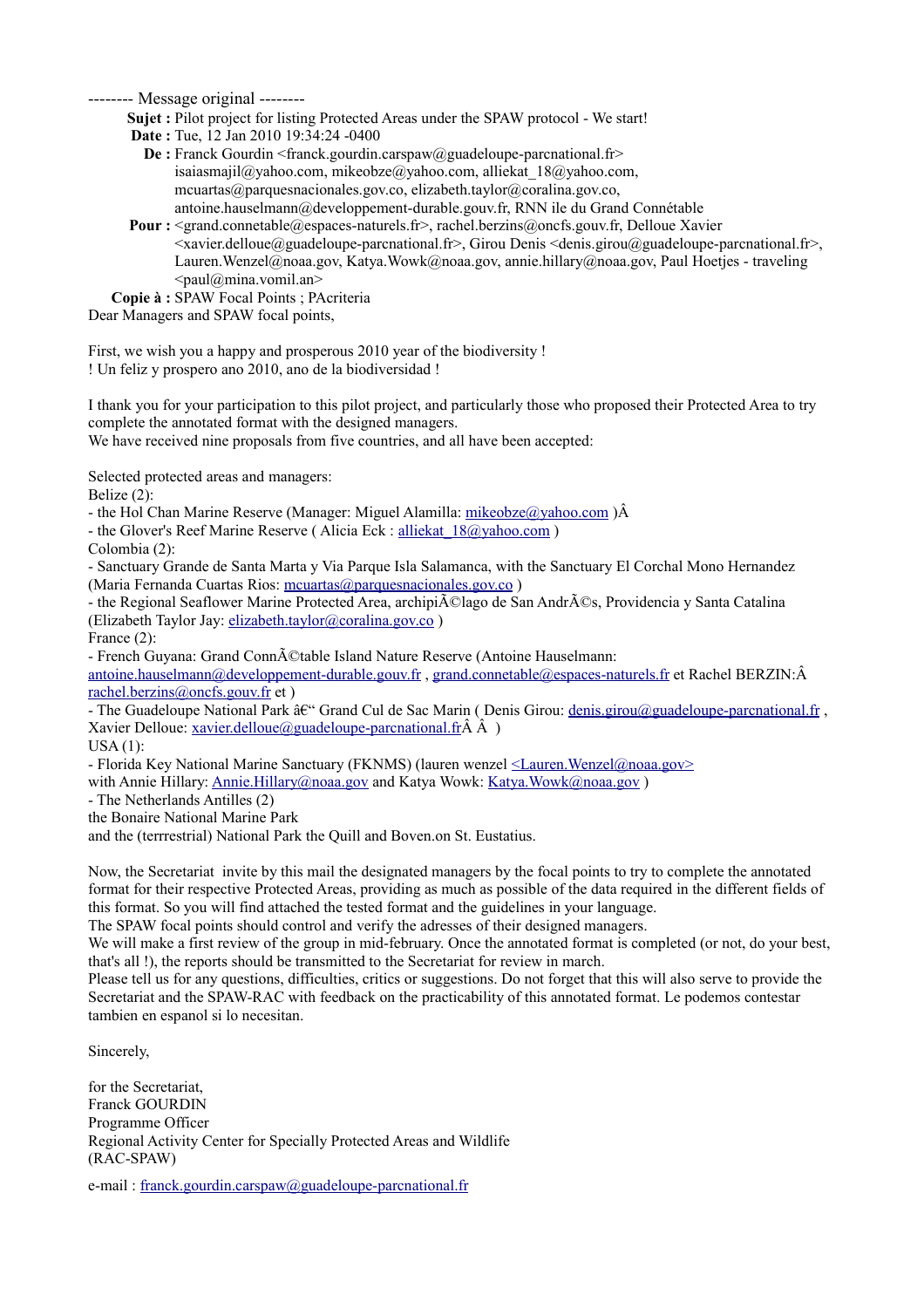**Sujet :** [PAcriteria] pilot project - Protected Area under SPAW Protocol - Mid-february review

**Date :** Fri, 19 Feb 2010 16:02:36 -0400

**De** : Franck Gourdin <franck.gourdin.carspaw@guadeloupe-parcnational.fr>

**Répondre à :**PAcriteria@yahoogroups.com

elizabeth.taylor@coralina.gov.co, RNN ile du Grand Connétable <grand.connetable@espacesnaturels.fr>, Delloue Xavier <xavier.delloue@guadeloupe-parcnational.fr>, jcelis66@hotmail.com, william.kiene@noaa.gov, alfonso.lombana@wwfus.org, mikeobze@yahoo.com,

**Pour :** alliekat\_18@yahoo.com, mcuartas@parquesnacionales.gov.co, Lauren.Wenzel@noaa.gov,<br>Pour : Ketus Wend @noos\_gov, aggio billagu@noso\_gov, magia predi@STNA PA\_OBC\_Poul Use Katya.Wowk@noaa.gov, annie.hillary@noaa.gov, marinepark@STINAPA.ORG, Paul Hoetjes - traveling <paul@mina.vomil.an>, Nicole Estaban <manager@statiapark.org>, alejandrobastidas1@gmail.com, rebecafrankke@yahoo.com, Dumoulin Mélanie <melanie.dumoulin@guadeloupe-parcnational.fr>, patrisal2004@yahoo.com, annie.hillary@noaa.gov

**Copie à :** PAcriteria@yahoogroups.com

**Références :**  <4B4F87E3.7040904@guadeloupe-parcnational.fr> <4B5A01A2.8060207@guadeloupe-parcnational.fr> <4B620923.1040901@guadeloupe-parcnational.fr> <4B698D37.9020406@guadeloupe-parcnational.fr>

(english and/y espanol) Dear Managers,

One month has spent now since the beginnning of the Pilot Project.

So, it is time to make a first review: please tell us (by email return, or using the forum) how you're going to complete the annotated format in its different fields.

Particularly we need informations and feedback on: the time you needed to fill it, the practibility of this format if necesary, potencial redundancies inside it, your difficulties to understand or give requested information, your "feelings" and ideas to improve it if necessary, critics or suggestions.

We thank you once again for your participation!

Please don't forget that the reports should be transmitted by the SPAW focal points to the Secretariat for last review in march.

Un mes ha pasado desde el principio del proyecto pilote.

Entonces, es tiempo para hacer un punto sobre su avance: por favor necesitamos saber como adelantan para completar el formato (contestando a este correo o sobre el foro).

Mas precisamente, estamos esperando de su parte contestas sobre:el tiempo necesario para completar el formato, las difficultades para manejarlo, redundancias eventuales adentro, sus difficultades para entenderlo o para dar la buena informacion, y todas sus ideas, criticas o sugestiones para mejorarlo.

!De nuevo les agradecemos para su contribucion!

Por favor no olviden que el formato tiene que ser completado y transmitido por el intermediario de sus puntos focales del protocolo SPAW al Secretaria para el mes de marzo.

Sincerely, Saludos,

for the Secretariat, Franck Gourdin Programme Officer CAR-SPAW-RAC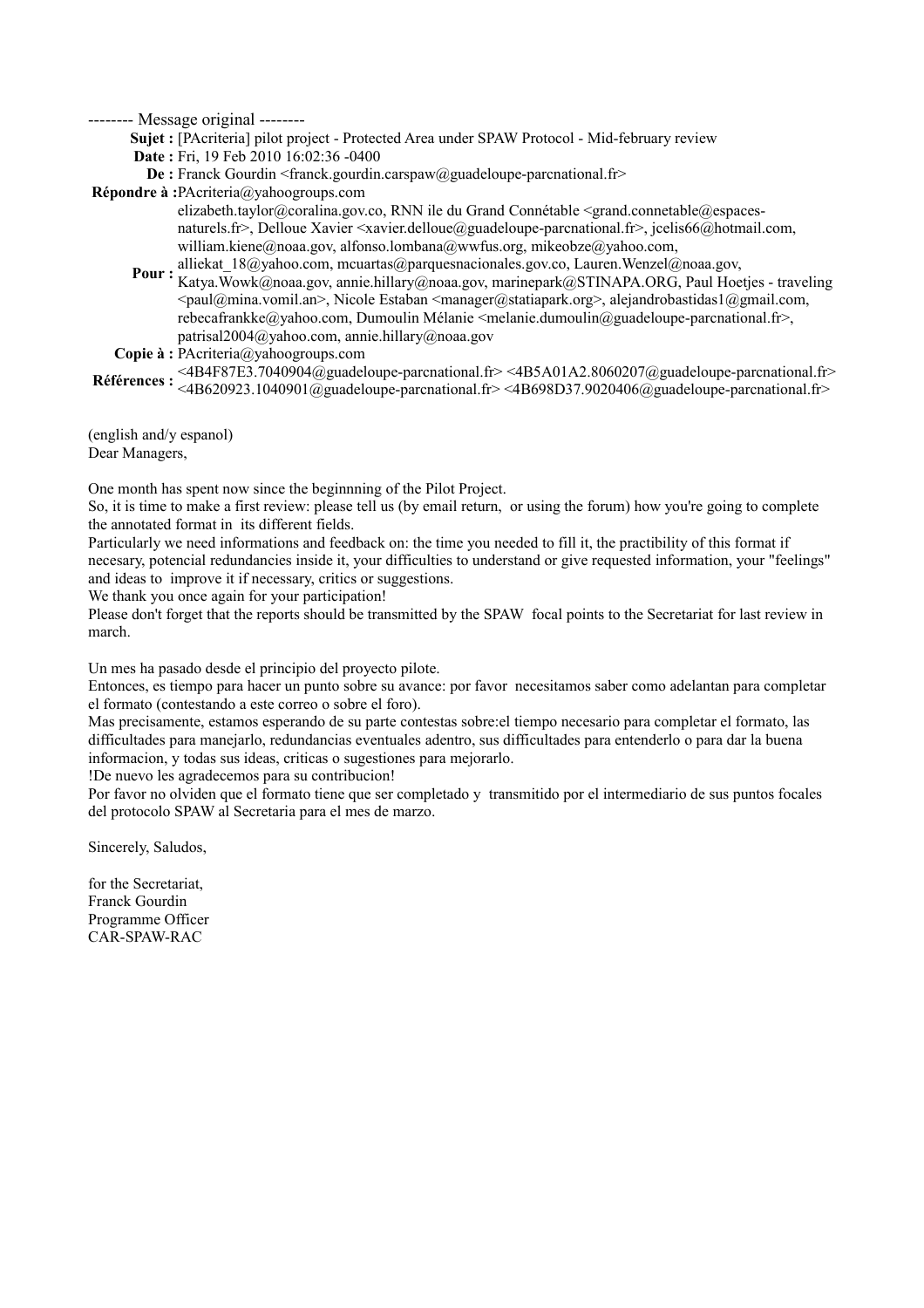**Sujet :** [PAcriteria] PAcriteria - pilot project - Protected Areas under SPAW Protocol - Reports Mid-march **Date :** Fri, 05 Mar 2010 15:16:33 -0400

**De :** Franck Gourdin <franck.gourdin.carspaw@guadeloupe-parcnational.fr>

**Répondre à :**PAcriteria@yahoogroups.com

elizabeth.taylor@coralina.gov.co, RNN ile du Grand Connétable <grand.connetable@espacesnaturels.fr>, Delloue Xavier <xavier.delloue@guadeloupe-parcnational.fr>, jcelis66@hotmail.com, william.kiene@noaa.gov, alfonso.lombana@wwfus.org, mikeobze@yahoo.com,

**Pour :** alliekat\_18@yahoo.com, mcuartas@parquesnacionales.gov.co, Lauren.Wenzel@noaa.gov,<br>Pour : Ketus Wend @noos\_gov, aggio billagu@noso\_gov, magia predi@STNA PA\_OBC\_Poul Use Katya.Wowk@noaa.gov, annie.hillary@noaa.gov, marinepark@STINAPA.ORG, Paul Hoetjes - traveling  $\epsilon$ paul@mina.vomil.an>, Nicole Estaban  $\epsilon$ manager@statiapark.org>, alejandrobastidas1@gmail.com, rebecafrankke@yahoo.com, Dumoulin Mélanie <melanie.dumoulin@guadeloupe-parcnational.fr>, patrisal2004@yahoo.com, Raul Pinedo <r.pinedo@anam.gob.pa>

**Références :**  <4B620923.1040901@guadeloupe-parcnational.fr> <4B698D37.9020406@guadeloupe-parcnational.fr>  $\leq$ 4B4F87E3.7040904@guadeloupe-parcnational.fr> $\leq$ 4B5A01A2.8060207@guadeloupe-parcnational.fr> <4B7EEE5C.30001@guadeloupe-parcnational.fr>

(english and/y espanol)

Dear Managers,

The deadline for the report is fixed to mid-march.

We thank you all those who answered and worked so hard on the format !

I know how busy you are, so once again thank you for your contribution:

got to be certain your work will be useful for all of us...

Now it's time to send us (mid-march) using your national focal points (in copy) the format completed with all your feedback:

It means:

the time you needed to fill it, the practibility of this format if necesary, potencial redundancies inside it, your difficulties to understand or give requested information, your "feelings" and ideas to improve it if necessary, critics or suggestions. It's very important for us.

Parallel to that, please send us to the Secreatariat and to the SPAW-RAC (My Director Helene Souan or I) by email return your format completed too.

We will send you sooner some feedbacks on your work.

La limite en el tiempo para completar el formato esta fijada al 15 de marzo.

! Les agradecemos todos para trabajar tan duro sobre este formato!

Sé como estan occupados, entonces y una vez mas gracias por sus contribuciones: pueden estar seguros que su trabajo sera util para todos...

Ahora es tiempo (para el 15 de marzo) de mandar a su formato completado pasando por sus puntos focales nacionales (en copia), y con sus comentarios (el tiempo necesario para completar el formato, las difficultades para manejarlo, redundancias eventuales adentro, sus difficultades para entenderlo o para dar la buena informacion, y todas

sus ideas, criticas o sugestiones para mejorarlo).

Eso es por lo menos tan importante para nosotros.

En parallelo a este envio oficial, por favor mandan el formato al secretario y al CAR-SPAW (mi directora Helene Souan o yo) utilizando tambien el correo electronico.

Les mandaremos proximamente los resultados de su trabajo.

Sincerely, Saludos,

for the Secretariat, Franck Gourdin Programme Officer CAR-SPAW-RAC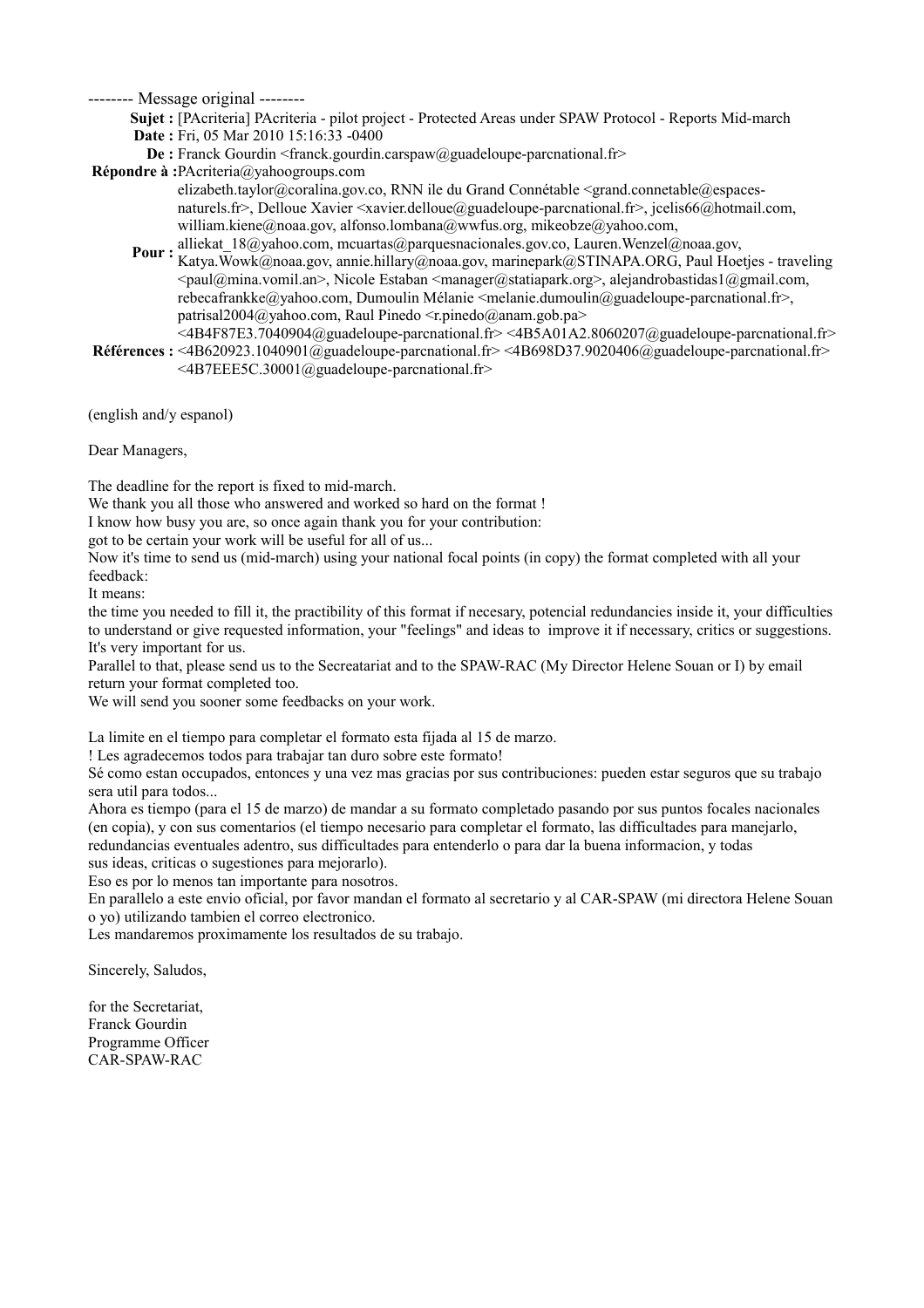**Sujet :** PAcriteria - pilot project - Last reminder/ultimo recuerdo

**Date :** Fri, 19 Mar 2010 16:26:22 -0400

- **De :** Hélène Souan <helene.souan.carspaw@guadeloupe-parcnational.fr> elizabeth.taylor@coralina.gov.co, RNN ile du Grand Connétable <grand.connetable@espacesnaturels.fr>, Delloue Xavier <xavier.delloue@guadeloupe-parcnational.fr>, jcelis66@hotmail.com, william.kiene@noaa.gov, alfonso.lombana@wwfus.org, mikeobze@yahoo.com, alliekat\_18@yahoo.com,
- **Pour :** mcuartas@parquesnacionales.gov.co, Lauren.Wenzel@noaa.gov, Katya.Wowk@noaa.gov,<br>Pour : santa hillam@ness\_est\_merinescal@STDLADA\_OBC\_Poul Hestics\_treveling\_cavul@nu annie.hillary@noaa.gov, marinepark@STINAPA.ORG, Paul Hoetjes - traveling <paul@mina.vomil.an>, Nicole Estaban <manager@statiapark.org>, alejandrobastidas1@gmail.com, rebecafrankke@yahoo.com, Dumoulin Mélanie <melanie.dumoulin@guadeloupe-parcnational.fr>, patrisal2004@yahoo.com, Raul Pinedo  $\leq r$ .pinedo@anam.gob.pa>
- **Copie à :** Franck Gourdin <franck.gourdin.carspaw@guadeloupe-parcnational.fr>, rachel.berzins@oncfs.gouv.fr <4B4F87E3.7040904@guadeloupe-parcnational.fr> <4B5A01A2.8060207@guadeloupe-parcnational.fr>
- **Références :**  <4B620923.1040901@guadeloupe-parcnational.fr> <4B698D37.9020406@guadeloupe-parcnational.fr>  $\leq$ 4B7EEE5C.30001@guadeloupe-parcnational.fr> $\leq$ 4B915891.6080607@guadeloupe-parcnational.fr>

*(espanol abajo)*

#### Dear Managers,

The deadline for sending us your reports on your protected areas was mid-march. This message is thus a last reminder ...

Many, many thanks to those of you that have already submitted your reports or told us that you planned to do so in the next few days!

Some of you asked me if it was possible to extend the deadline a bit, and I think it useful to share with you all the answer I made : if you're behind schedule, yes you can take a few more days to submit your final report, but please send us, by the beginning of next week, your draft report **at its current stage of preparation** as well as your comments and feedbacks on the exercise. We'll keep it only for our personal use at the RAC, without sending it to anybody if you don't want us to. Then you can send us the finalized report later.

The reason why I'm requesting that is because we need as soon as possible to have an overview on the results of the pilot project and compare and compile your remarks and comments. It will help us prepare with the PA working group the amendments necessary to improve the format. So even if you've not filled every field in the format, this is not a problem, this will still be very valuable information for us.

Once again, thank you so much for your participation in the pilot project and for all the time and energy you spent!

#### \*\*\*\*\*\*\*\*\*\*\*\*\*\*\*\*\*\*\*\*\*\*\*\*\*\*\*\*\*\*\*\*\*\*

Estimados participantes,

La limite en el tiempo para completar el formato estaba fijada al 15 de marzo. Este mensaje sirve como ultima noticia... ! Les agradecemos mucho a todos los que ya nos enviaron sus formatos o que nos deciaron que lo harian en los proximos dias!

Unos participantes me preguntaron si era posible diferir un poco la limite, y pienso que seria util compartir mi contesta con todos. Si tienen retraso para completar el formato, pueden tomar unos dias mas antes de mandarnos su formato final, pero por favor mandennos la semana pr $\tilde{A}^3$ xima su formato provisorio en su estado de preparacion actual, y tambien sus comentarios, criticas y sugerencias sobre el ejercicio. Guardaremos este formato provisorio solo para nuestro uso al RAC, sin difundirlo a otra gente si no lo desean. Luego podran enviarnos el formato final.

Solicito eso a Ustedes porque necisitamos el mas rapidamente posible tener una visi $\tilde{A}^3$ n global de los resultados del proyecto pilote, y comparar y recopilar sus comentarios y sugerencias. Eso va a ayudarnos preparar con el grupo de trabajo soble Areas Protegidas las modificaciones necesarias para mejorar el formato. Mismo si no han completado cada informacion en el formato, no es un problema, ser $\tilde{A}$ ; no obstante muy  $\tilde{A}^{\circ}$ til para nosotros recibirlo ahora.

Una vez mas, muchas gracias a todos por su participaci $\tilde{A}^3$ n en el proyecto pilote y por todo el tiempo y toda la energia que pusieron en este proceso !

Sincerely, Saludos, for the Secretariat,

Helene SOUAN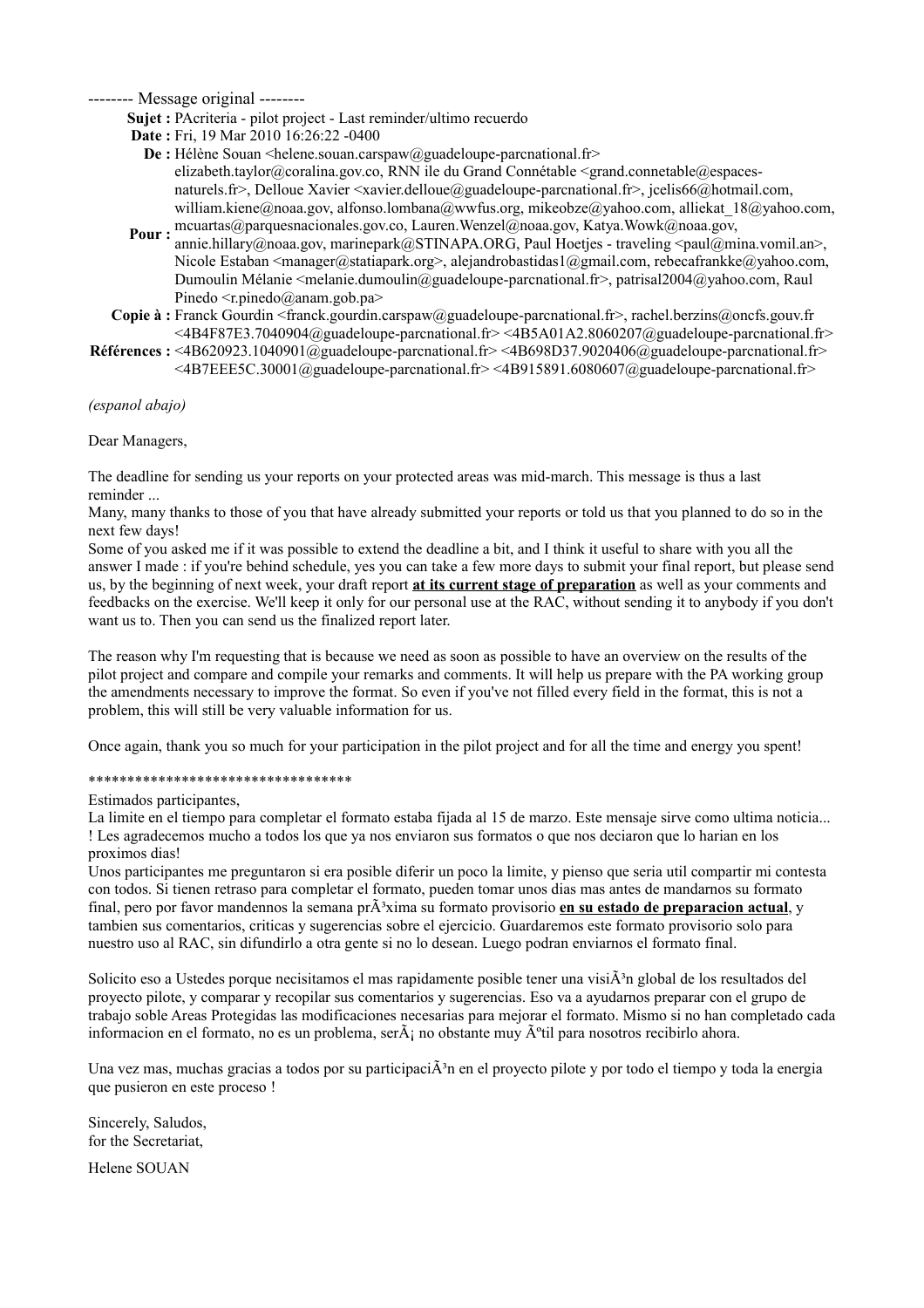**Sujet** : PA listing under SPAW : end of the pilot project - insclusión AP en la lista SPAW : fin del proyecto pilote -Inscription AP sous SPAW : fin du projet pilote

**Date :** Fri, 02 Apr 2010 11:12:24 -0400

**De** : Franck Gourdin <franck.gourdin.carspaw@guadeloupe-parcnational.fr>

**Pour :** PAcriteria@yahoogroups.com

elizabeth.taylor@coralina.gov.co, RNN ile du Grand Connétable <grand.connetable@espaces-naturels.fr>, Xavier Delloue <xavier.delloue@guadeloupe-parcnational.fr>, jcelis66@hotmail.com, william.kiene@noaa.gov, alfonso.lombana@wwfus.org, Miguel Alamilla <mikeobze@yahoo.com>, Alicia Eck <alliekat  $18@$ yahoo.com>, María Fernanda Cuartas Ríos <mcuartas @parquesnacionales.gov.co>, Lauren.Wenzel@noaa.gov, Katya Wowk <Katya.Wowk@noaa.gov>, annie.hillary@noaa.gov,

**Copie à :** marinepark@STINAPA.ORG, Paul Hoetjes - traveling <paul@mina.vomil.an>, Nicole Estaban <manager@statiapark.org>, ALEJANDRO BASTIDAS <alejandrobastidas1@gmail.com>, rebecafrankke@yahoo.com, Dumoulin Mélanie <melanie.dumoulin@guadeloupe-parcnational.fr>, patrisal2004@yahoo.com, Raul Pinedo <r.pinedo@anam.gob.pa>, franck gourdin <franck.gourdin.carspaw@guadeloupe-parcnational.fr>, rachel.berzins@oncfs.gouv.fr, Alessandra Vanzella-Khouri <avk@cep.unep.org>, Georgina CAMPAM Bustamante <gbustamante@bellsouth.net>

*(espanol abajo) (francais ci-dessous)* 

Dear PA criteria group members,

the pilot project for the listing of protected areas under the SPAW protocol was launched in early January, with nine PA participating from Belize, Colombia, the US, France, the Netherlands Antilles. The deadline for the submission of their reports and comments on the format was mid-march, and I am very pleased to inform you that so far the SPAW-RAC has received six reports. Other managers told us that they needed a little more time, but that they would send their reports as soon as possible. I want to thank them warmly for their participation and their efforts.

Next week we will send you the reports for your information and review, as well as a compilation of the comments we received. We will also send you somes proposals to progress quickly on the review of the reports and on the improvment of the format and the way to fill it and submit it.

Best regards

----------------------------

Estimados miembros del grupo PA criteria,

el proyecto pilote para la inscripcion de las areas protegidas en el Protocolo SPAW empezo al principio de Enero, con la participacion de nueve areas protegidas de Belize, Colombia, los Estados Unidos, Francia, y las Antillas holandesas. La limite en el tiempo para enviar sus informes y sus comentarios sobre el formato estaba fijada al 15 de Marzo, y estoy muy feliz informarles que el CAR-SPAW ha recibido ahora seis formatos. Otros participantes nos informaron que necesitaban un poco mas tiempo, pero que nos mandarian sus formatos tan pronto como posible. Querria agradecerlos mucho para su participacion y sus esfuerzos.

Les enviaremos los formatos la semana proxima par su informaci $\tilde{A}^3$ n y examen, asi como una sintesis de los comentarios que recibimos. Tambien les haremos proposiciones para progresar r¡pidamente con el examen de los informes y el mejoramiento del formato y de la manera de completarlo y transmitirlo.

Saludos cordiales

--------------------------- Chers membres du groupe PA criteria,

le projet pilote pour l'inscription des aires prot $\tilde{A} \mathbb{Q}$ gã $\tilde{A} \mathbb{Q}$ es au titre du protocole SPAW a  $\tilde{A} \mathbb{C}$ tã $\tilde{A} \mathbb{C}$ lanc $\tilde{A} \mathbb{C}$ d $\tilde{A} \mathbb{C}$ but Janvier, avec la participation de neuf aires prot©gées du Bélize, de Colombie, des Etats-Unis, de France et des Antilles néerlandaises. La date limite pour la soumission de leurs rapports et de leurs commentaires sur le modà le de rapport  $\tilde{A}$ ©tait fix $\tilde{A}$ ©e  $\tilde{A}$  mi-mars, et j'ai le grand plaisir de vous informer qu' $\tilde{A}$  ce jour le CAR-SPAW a re $\tilde{A}$ §u six rapports. D'autres gestionnaires nous ont indiqu $\tilde{A}$ C qu'ils avaient besoin d'un peu plus de temps, mais qu'ils nous enverraient leurs rapports d $\tilde{A}$ 's que possible. Je voudrais les remercier tr $\tilde{A}$ 's chaleureusement pour leur participation et leurs efforts.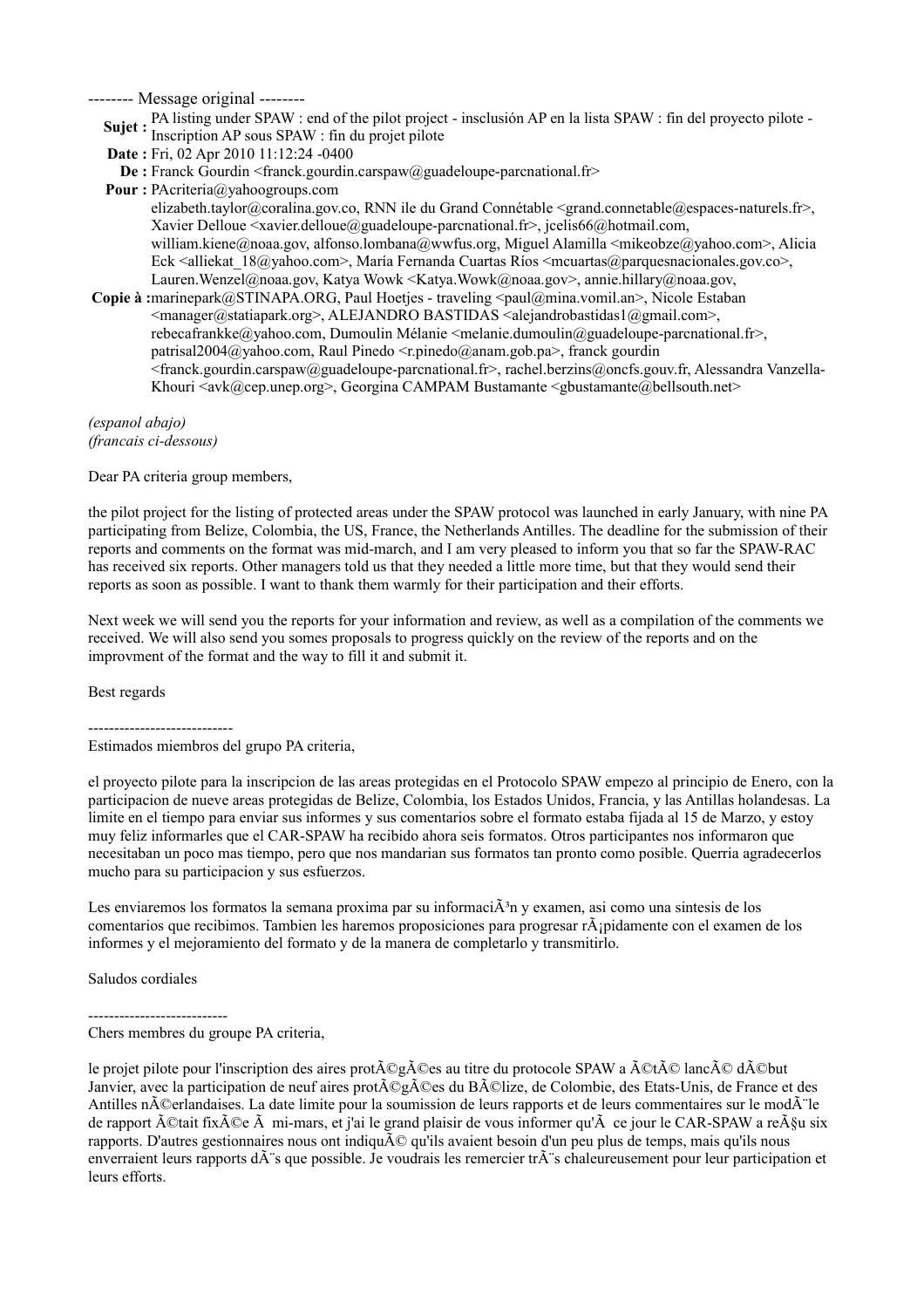Nous vous transmettrons les rapports la semaine prochaine pour information et examen, ainsi qu'une synth $\tilde{A}$ "se des commentaires que nous avons re $\tilde{A}$ §u. Nous vous enverrons des propositions afin de progresser rapidement sur l'analyse des rapports et sur l'am $\tilde{A}$ Clioration du mod $\tilde{A}$  le et de la mani $\tilde{A}$  re de le remplir et le soumettre.

Bien cordialement,

Helene SOUAN

Directrice du Centre d'activites regional pour les aires et les especes specialement protegees (CAR-SPAW) Director of the Regional Activity Center for Specially Protected Areas and Wildlife (RAC-SPAW)

Parc national de Guadeloupe, chemin des Bougainvilliers - 97100 Basse-Terre - Guadeloupe (FWI) Tel : 0590 (0) 5 90 80 14 99 e-mail : [helene.souan.carspaw@guadeloupe-parcnational.fr](mailto:helene.souan.carspaw@guadeloupe-parcnational.fr)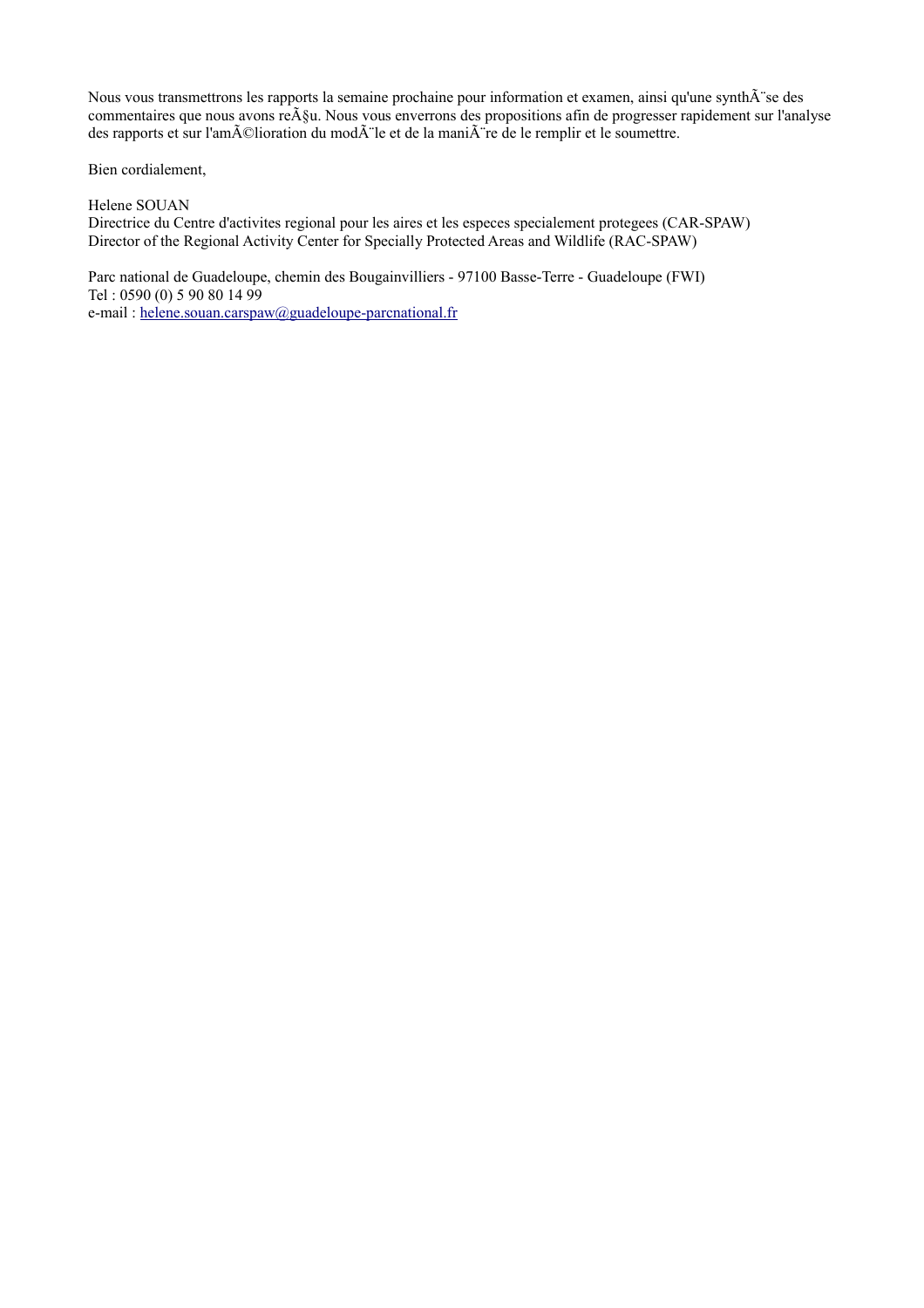- **Sujet** : [PAcriteria] Reports completed! (PA listing under SPAW : end of the pilot project inscripción AP bajo SPAW : proyecto pilote )
- **Date :** Tue, 20 Apr 2010 19:39:05 -0400
- **De :** Franck Gourdin <franck.gourdin.carspaw@guadeloupe-parcnational.fr>

```
Répondre à :PAcriteria@yahoogroups.com
```
**Pour** : groupe PA <PAcriteria@yahoogroups.com>

Hélène Souan <helene.souan.carspaw@guadeloupe-parcnational.fr>, elizabeth.taylor@coralina.gov.co, RNN ile du Grand Connétable <grand.connetable@espaces-naturels.fr>, Delloue Xavier <xavier.delloue@guadeloupe-parcnational.fr>, jcelis66@hotmail.com, william.kiene@noaa.gov, alfonso.lombana@wwfus.org, mikeobze@yahoo.com, alliekat\_18@yahoo.com, mcuartas@parquesnacionales.gov.co, Lauren.Wenzel@noaa.gov, Katya.Wowk@noaa.gov, annie.hillary@noaa.gov, marinepark@STINAPA.ORG, Paul Hoetjes - traveling <paul@mina.vomil.an>,

- Copie à : Nicole Estaban <manager@statiapark.org>, alejandrobastidas1@gmail.com, rebecafrankke@yahoo.com, Dumoulin Mélanie <melanie.dumoulin@guadeloupe-parcnational.fr>, patrisal2004@yahoo.com, Raul Pinedo <robumble anam.gob.pa>, rachel.berzins@oncfs.gouv.fr, Alessandra Vanzella-Khouri <avk@cep.unep.org>, Georgina Bustamante 2009 <gbustamante09@gmail.com>, Gaëlle Vandersarren 2009 <gaelle.vandersarren.carspaw@guadeloupe-parcnational.fr>, Dumoulin Mélanie  $\leq$ melanie.dumoulin@guadeloupe-parcnational.fr>, Dragin Marius  $\leq$ marius.dragin.carspaw@guadeloupeparcnational.fr>
	- $\leq$ 4B4F87E3.7040904@guadeloupe-parcnational.fr> $\leq$ 4B5A01A2.8060207@guadeloupe-parcnational.fr>  $\leq$ 4B620923.1040901@guadeloupe-parcnational.fr> $\leq$ 4B698D37.9020406@guadeloupe-parcnational.fr>
- **Références :**  <4B7EEE5C.30001@guadeloupe-parcnational.fr> <4B915891.6080607@guadeloupe-parcnational.fr>  $\leq$ 4BA3DDEE.8020408@guadeloupe-parcnational.fr> $\leq$ 4BB606F9.4070704@guadeloupeparcnational.fr>

Dear PA Criteria group members,

Please forgive me for the delay, but i have so many things to read first!...

Now we have received all nine reports, thanks once again to our brave and heroic managers.

I'm working to make a compilation of the comments to send it to you quickly, but we already can say that:

- the format is a useful document for all , and has required investigations for all, and it can become a real management and evaluation tool, but with some improvements:

- the size of the format should be reduced and the format must be simplified (our managers won't work so hard any more!), and the level of details is too great,

- if we ask for the management plan, it's useless to make redundancies inside the format,

- it would be interesting to examine how some criteria could be considered as "optional",

- given the integrated nature of the problems in general with the land-sea interface, it is not easy to divide external and internal threats, conflicts and impacts,

- some questions are redundant,

- when asking quantitative datas, it might be beneficial to open to a qualitative description to get all the available information,

- the format must be clearer as regard the guidelines (criteria-requirements),

(i'm still reading, but that's the idea!.. )

In order to be more efficient next time, it is clear we need a web-based tool for all the managers, in the three languages, in which they could progress in filling the report in stages (labelling stage by stage).

After that, PA Criteria group members, we would need to know if you are ready to work on the review of the reports in may, in order to share the work

(each one of the reports could be read by two experts of the group?)

Some of you hasn't answered for many months, some have gone away, some countries have no more representative experts actually inside the group (we are trying to join others),

so it would be useful to update the list first: you can do it answering this mail.

Please tell me if I need to translate in spanish.

Sincerely, Saludos,

for the Secretariat, Franck Gourdin Programme Officer CAR-SPAW-RAC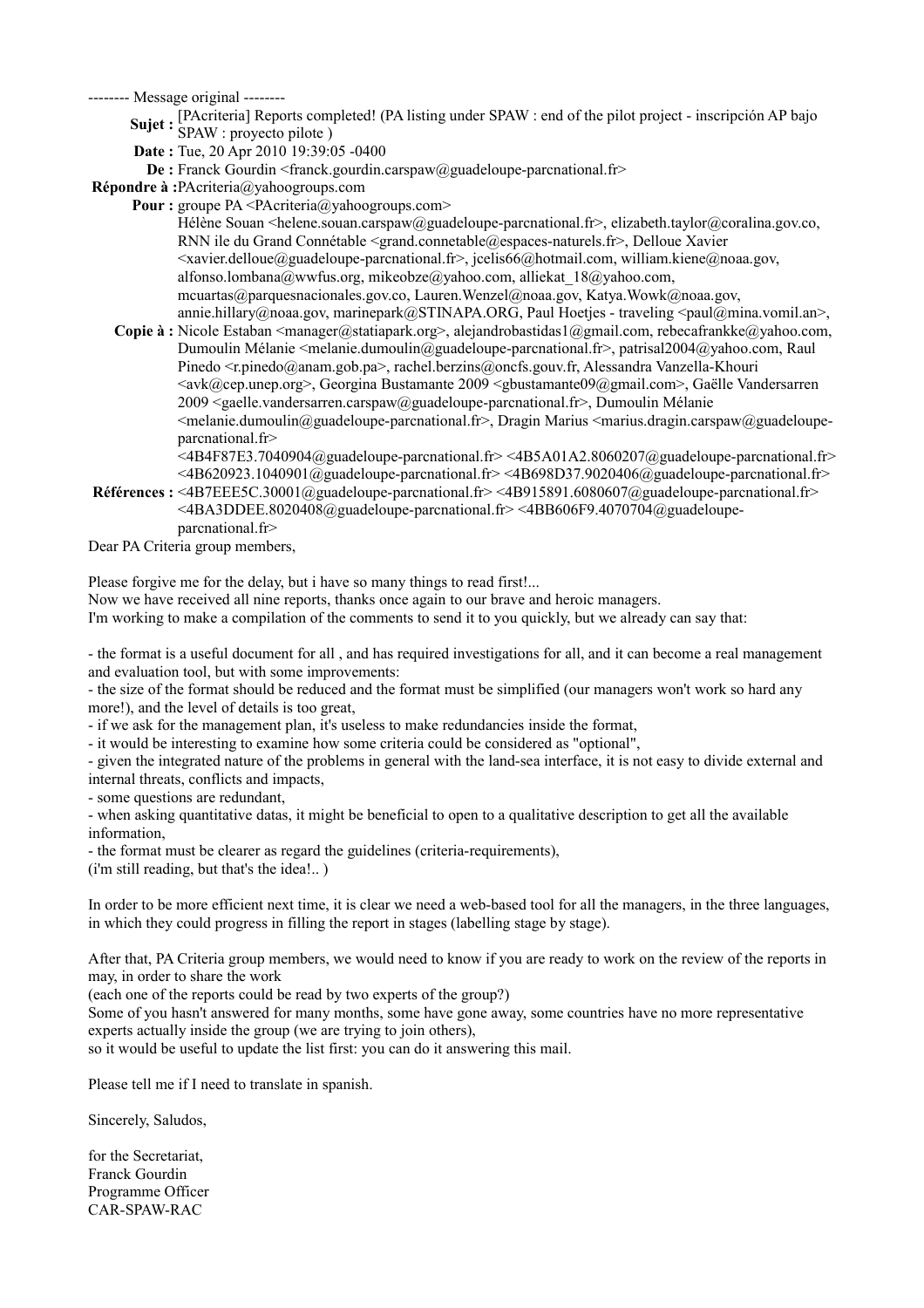**Sujet** : [PAcriteria] Analysis and improvment can begin (phase2) - PA listing under SPAW : pilot project inscripción AP bajo SPAW : proyecto pilote

- **Date :** Tue, 27 Apr 2010 15:45:43 -0400
- **De :** Franck Gourdin <franck.gourdin.carspaw@guadeloupe-parcnational.fr>

**Répondre à :**PAcriteria@yahoogroups.com

groupe PA <PAcriteria@yahoogroups.com>, elizabeth.taylor@coralina.gov.co, RNN ile du Grand Connétable <grand.connetable@espaces-naturels.fr>, Delloue Xavier <xavier.delloue@guadeloupeparcnational.fr>, jcelis66@hotmail.com, william.kiene@noaa.gov, alfonso.lombana@wwfus.org, mikeobze@yahoo.com, alliekat\_18@yahoo.com, mcuartas@parquesnacionales.gov.co,

- Pour : Lauren.Wenzel@noaa.gov, Katya.Wowk@noaa.gov, annie.hillary@noaa.gov, marinepark@STINAPA.ORG, Paul Hoetjes - traveling <paul@mina.vomil.an>, Nicole Estaban <manager@statiapark.org>, alejandrobastidas1@gmail.com, rebecafrankke@yahoo.com, Dumoulin Mélanie <melanie.dumoulin@guadeloupe-parcnational.fr>, patrisal2004@yahoo.com, Raul Pinedo  $\leq$ r.pinedo@anam.gob.pa $>$ , Nicole esteban UK  $\leq$ pozasesteban@gmail.com $>$ Hélène Souan <helene.souan.carspaw@guadeloupe-parcnational.fr>, Alessandra Vanzella-Khouri
- **Copie à :**  2009 <gaelle.vandersarren.carspaw@guadeloupe-parcnational.fr>, Dragin Marius  $\langle \text{avk}(\omega) \rangle$ cep.unep.org>, Georgina Bustamante 2009  $\langle \text{gbustamante09}(\omega) \rangle$ gmail.com>, Gaëlle Vandersarren  $\le$ marius.dragin.carspaw@guadeloupe-parcnational.fr>, 'Therese Ferguson'  $\le$ tf@cep.unep.org>, susana@snap.cu, Maritza García García <maritza@snap.cu>, aylem@snap.cu <4B4F87E3.7040904@guadeloupe-parcnational.fr> <4B5A01A2.8060207@guadeloupe-parcnational.fr>  $\leq$ 4B620923.1040901@guadeloupe-parcnational.fr> $\leq$ 4B698D37.9020406@guadeloupe-parcnational.fr>
- **Références :**  <4B7EEE5C.30001@guadeloupe-parcnational.fr> <4B915891.6080607@guadeloupe-parcnational.fr> <4BA3DDEE.8020408@guadeloupe-parcnational.fr> <4BB606F9.4070704@guadeloupeparcnational.fr> <4BCE3B19.1060807@guadeloupe-parcnational.fr>

Dear PA Criteria group members and heroic managers, *Estimados miembros del grupo PA criteria,*

Now, with this nine reports completed (less one: please Alicia...), we have achieved the phase 1 of the pilot project: testing the proposed annotated format.

The work done to complete this format with your comments will be the base on which we can start working to analyse an improve it (second phase of the project).

Some managers already asked us to be involved in the second phase in May (thank you Nicole, Miguel, Bill). *Ahora, con los nueve formatos anotados (menos uno: por favor Alicia..), hemos acabado la primera fase del proyecto pilote: testar el formato anotado propuesto.*

*Este primero trabajo para completar el formato con sus comentarios estara la base sobre cual podemos empezar la analisis y la mejora de eso (segunda fase del proyecto).*

*Unos encargados de areas protegidas ya nos preguntaron para estar involucrados en esta segunda fase en Mayo (Gracias Nicole, Miguel, Bill).*

We are now going on to compile your comments and remarks, but the principal idea is:

- The annotated format must be simplifed and clearer as regard the guidelines (criteria-requirements). Some general informations will be "obligatory" in the beginning of the format (with some summaries for the important documents to join, and with a webtool to facilitate the fillings and the creation of a database), some others linked directly with some criterias too, but the other informations will be "optionnal". The fields of the format will be classified according to the criterias and guidelines.

We will work on this in May and June.

The Parties will decide first on which of the criteria their Protected Area meets and how, then will use the format where they will meet informations (targets, objectives...) and requirements (direct correlations) to help them to submit to those criteria.

If the Secretariat needs more informations to evaluate the Protected Area nominated by the Parties, the submitting procedure will be stopped, giving the opportunity to the Parties to get complementary informations. Please tell us if you are in agreement with those first ideas.

*Estamos haciendo la compilacion y la sintesis de sus comentarios, pero la principal idea que esta saliendo es:*

*- El formato anotado tiene que ser simplificado, y mas claro sobretodo tomando en cuenta los lineamientos (criterios juntados). Unas informaciones generales estaran "obligatorias" desde el principio del formato (con resumenes de los documentos principales que adjuntar, y con una herramienta sobre internet para facilitar el tratamiento de los datos con la creacion de una base de datos), otras informaciones obligatorias estaran directamente juntadas a los criterios, pero las otras informaciones estaran consideradas como "opcionales". El desarrollo logico interno del formato estara*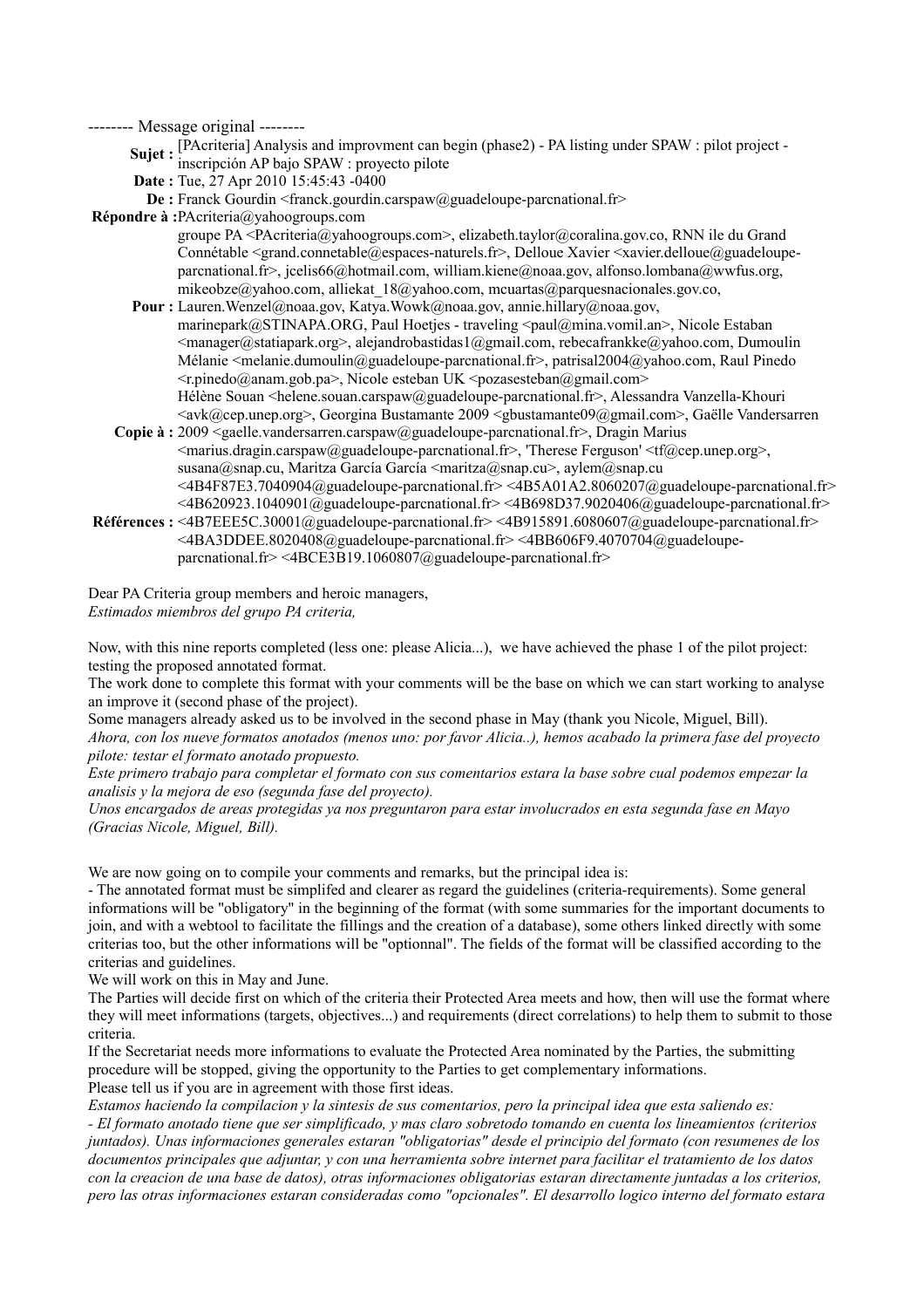*pensado segun los criterios y sus lineamientos.*

*Empezaremos este trabajo en mayo y junio.*

*Las Partes tendran que decidir primero sobre cuales criterios su area protegida puede cumplir y como, y despues utilizar el formato donde encontraran informaciones (objetivos, como alcanzarles..) y correlaciones con los criterios para facilitar su nominacion.*

*Si la Secretaria necesita mas informaciones para evaluar la area protegida propuesta por los Partes, la procedura estara parada, dando asi la possibilidad a los Partes de buscar los infomaciones complementarias. Por favor digannos si estan de acuerdo con estas primeras ideas.*

Sincerely, *Saludos*

for the Secretariat, Franck Gourdin Programme Officer CAR-SPAW-RAC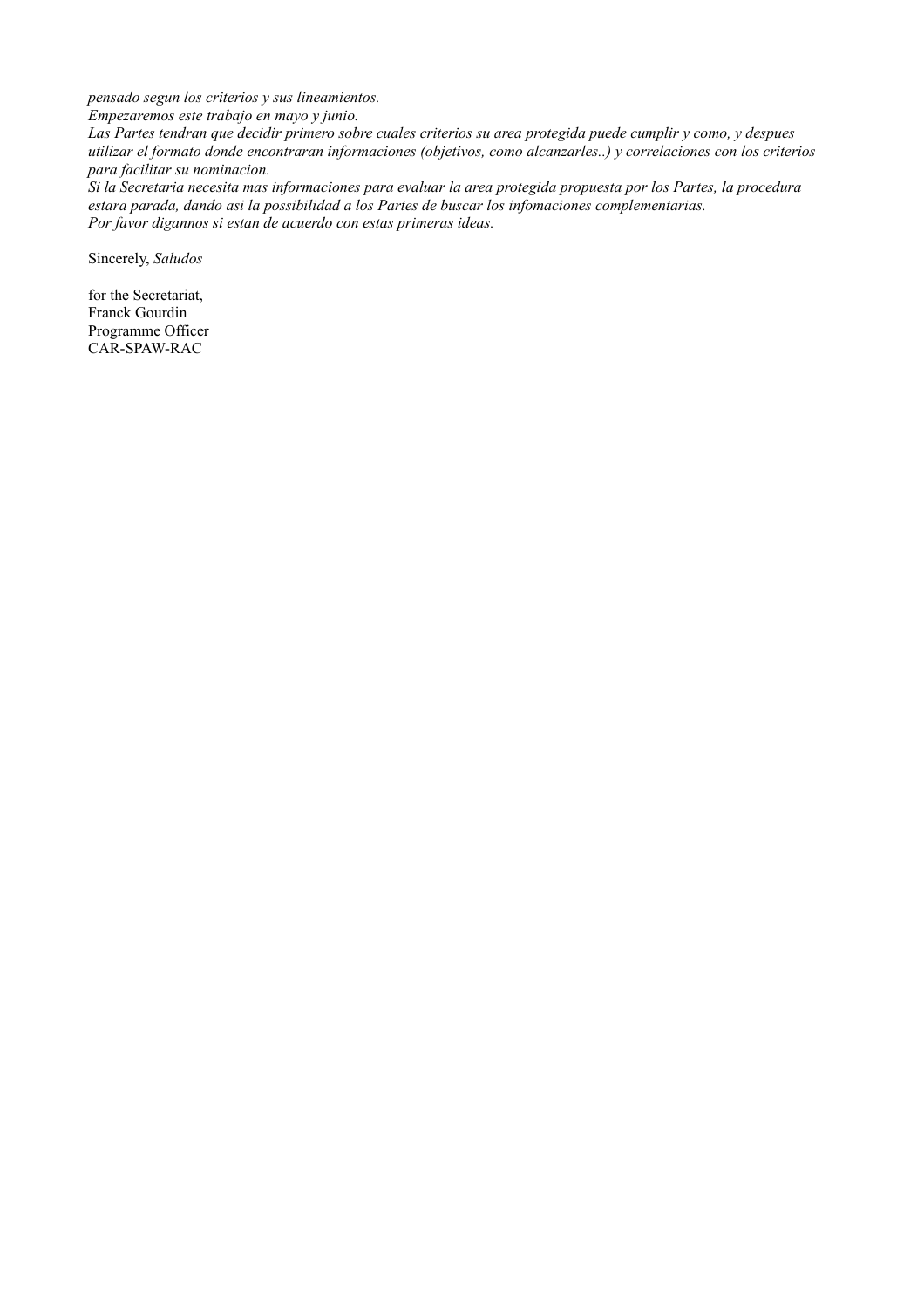**Sujet** : [PAcriteria] Work on the initial Format (phase2) - PA listing under SPAW : pilot project [4 Attachments] **Date :** Fri, 30 Apr 2010 14:32:21 -0400

**De :** Franck Gourdin <franck.gourdin.carspaw@guadeloupe-parcnational.fr>

**Répondre à :**PAcriteria@yahoogroups.com

- **Pour :**  <lgardne@uvi.edu>, william.kiene@noaa.gov, Katya Wowk <Katya.Wowk@noaa.gov>, Nicole Esteban Nicole Estaban <manager@statiapark.org>, Miguel Alamilla <mikeobze@yahoo.com>, Lloyd Gardner perso 2010  $<$ pozasesteban $@g$ gmail.com> groupe PA <PAcriteria@yahoogroups.com>, helene SOUAN <helene.souan.carspaw@guadeloupeparcnational.fr>, Alessandra Vanzella-Khouri <avk@cep.unep.org>, 'Therese Ferguson' <tf@cep.unep.org>, annie.hillary@noaa.gov, "elizabeth.taylor" <elizabeth.taylor@coralina.gov.co>, RNN ile du Grand Connétable <grand.connetable@espaces-naturels.fr>, Xavier Delloue <xavier.delloue@guadeloupe-parcnational.fr>, jcelis66@hotmail.com, alfonso.lombana@wwfus.org, Alicia Eck <alliekat\_18@yahoo.com>, María Fernanda Cuartas Ríos
- **Copie à :**  <mcuartas@parquesnacionales.gov.co>, Lauren Wenzel <Lauren.Wenzel@noaa.gov>, marinepark@STINAPA.ORG, Paul Hoetjes - traveling <paul@mina.vomil.an>, Paul Hoetjes - traveling <paul@mina.vomil.an>, ALEJANDRO BASTIDAS <alejandrobastidas1@gmail.com>, rebecafrankke@yahoo.com, Dumoulin Mélanie <melanie.dumoulin@guadeloupe-parcnational.fr>, patrisal2004@yahoo.com, Raul Pinedo <r.pinedo@anam.gob.pa>, georgina bustamente 2009 <gbustamante09@gmail.com>, Gaëlle Vandersarren 2009 <gaelle.vandersarren.carspaw@guadeloupeparcnational.fr>, Dragin Marius <marius.dragin.carspaw@guadeloupe-parcnational.fr>, Maritza García García  $\leq$ maritza $@$ snap.cu $>$ , susana $@$ snap.cu, aylem $@$ snap.cu

Dear Nicole, Katya, Miguel, Lloyd and William,

Thank you for having answered so quickly, and to accept to take time on your working hours to help us improve the format.

We think that the first step to make a useful review of the format is to compare it more closely with the criteria and guidelines in order to determine how the format helps Parties report their PA under the criteria that were adopted.

The idea would be to classify the fields of the format under the following categories :

- general, mandatory descriptive fields that must be filled in all cases,

- fields directly linked with one or several criteria that were adopted. For example, if a party wants to submit a PA because it contains many rare, threatened species, then it might wish to emphasize this particular value of its area, according to ecological criteria c"rarity"of the criteria and guidelines. In this case priority should be given (beside mandatory information on area, location, status of the PA etc) to fields like "List of regionally important species", "main plant assemblages", "main fauna populations" ; but fields like "subsistence uses" are, although of course interesting, less important to justify the listing of the PA under SPAW

- optional fields (interesting information but not directly linked with any criteria of the criteria and guidelines), - fields with little added-value (either redundant with other ones, almost impossible to fill and/or very difficult for reviewers to interpret),

- And eventually new fields to create that would correspond to gaps of the format regarding some criteria and guidelines (for example, if a Party wants to submit an area under the "resilience" criteria, it is very difficult to identify where this information should be provided in the format). Improving this could mean adding missing fields, spliting some fields into sub-fields or re-formulating existing fields to make them easier to understand and more to-the-point

This idea is to provide the Parties and the managers with a key to better understand how the format is to be used, that is to say which information they must concentrate on depending on the particularities of their PAs and the reason why they want to propose it for listing under the SPAW Protocol. As you know, it is stated in the criteria and guidelines that any submitted PA must fulfill AT LEAST one ecological criteria out of the 8 ecological criteria adopted, and IF POSSIBLE one or several socio-economic criteria. Hence this means that there is no need to meet ALL criteria ; but the format has been designed to take into account all possibilities, so it refers to all the criteria in the successive fields (directly sometimes, undirectly in other cases). That partly explains why it is so long and difficult, and that's why we feel we should better explain the purpose of each field of the format, so that the Parties can identify more easily the ones that are essential according to their own characteristics and priorities.

This sorting of the format fields into different categories criteria-related will also help us prepare the conversion of this .doc format into a real database.

So we propose to begin with this motivated little group. You send us your review of the format, we will do the same, then we compile and compare it to make a common synthesis that we will propose to all the participants of the pilot project (the PA Criteria working group and the managers already involved).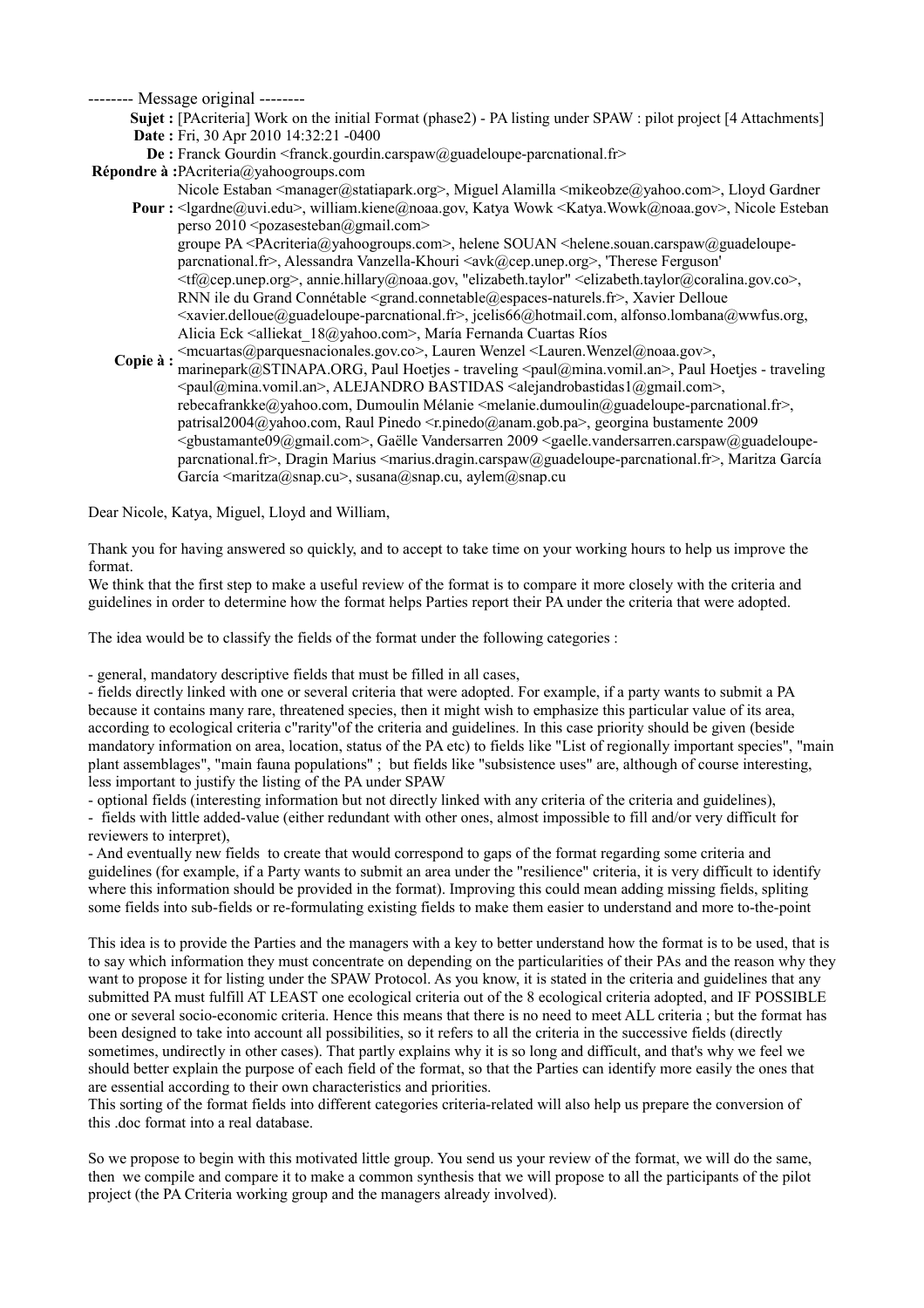The objective would be to send us your first review for the 15th.Then we can organize a skype conf call to share our ideas and decide what to do next.

Let me tell you if you are in agreement with this, and if OK let's go!

Sincerely, Saludos

for the Secretariat,

Franck Gourdin Programme Officer CAR-SPAW-RAC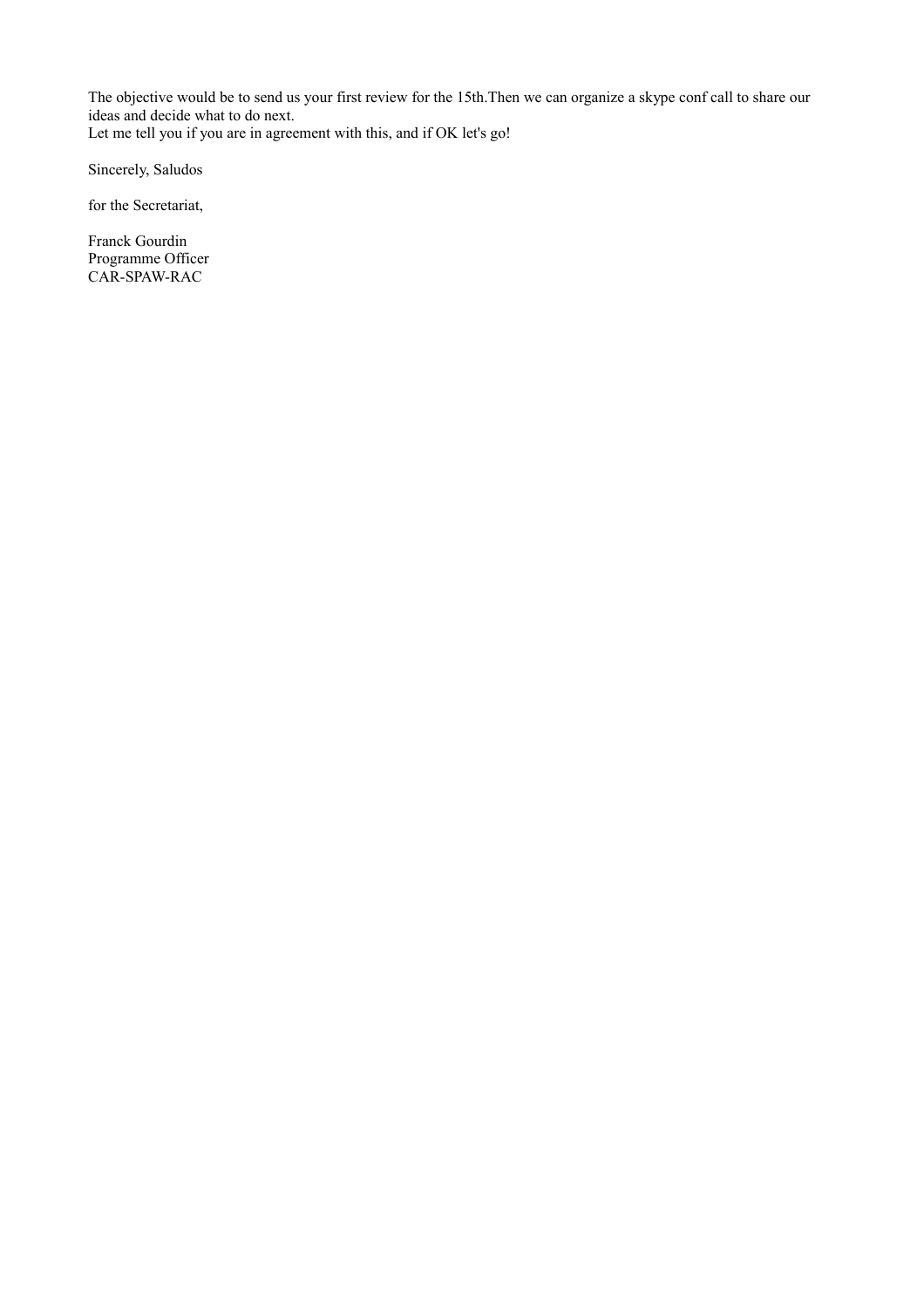**Sujet :** format after the pilot project - proposal

**Date :** Fri, 11 Jun 2010 19:13:52 -0400

**De :** Franck Gourdin <franck.gourdin.carspaw@guadeloupe-parcnational.fr>

**Pour** : Katya Wowk <Katya.Wowk@noaa.gov>, Miguel Alamilla <mikeobze@yahoo.com>, Lloyd Gardner Marion W Howard <mwhoward@brandeis.edu>, Nicole Esteban perso 2010 <pozasesteban@gmail.com>,

<lgardne@uvi.edu>, William Kiene <William.Kiene@noaa.gov>

**Copie à** : helene SOUAN <helene.souan.carspaw@guadeloupe-parcnational.fr>, Alessandra Vanzella-Khouri <avk@cep.unep.org>

Dear Marion, Nicole, Katya, Miguel, Lloyd and William,

thank you very much for your efforts and all your inputs!!!

Sincerely, THANK YOU !

Thanks to you, I think we did a good job revising and simplifying the annotated format for reports on PA to be listed under SPAW.

Moreover, we're all on the same line re : the format, that's great : we all agree that it must be a simple, user-friendly tool that provides guidance to managers and countries officers when they want to prepare the submission of a PA to listing under SPAW, and not create an additionnal burden.

Please find attached a draft new format, that I tried to built by synthetising and compiling all your comments and inputs. I look forward to hearing your feedbacks on that :

does it reflect well your proposals and comments?

If it does, I propose that I send it on our common behalf to the PA criteria e-group to present them with the results of our brainstorming and ask for their opinion.

Could you please let me know what you think about this new format by the end of next week, so that I can send quickly a message to the PA criteria e-group?

Once again, thank you so much for your help!

Best regards for the Secretariat, Franck Gourdin Programme Officer CAR-SPAW-RAC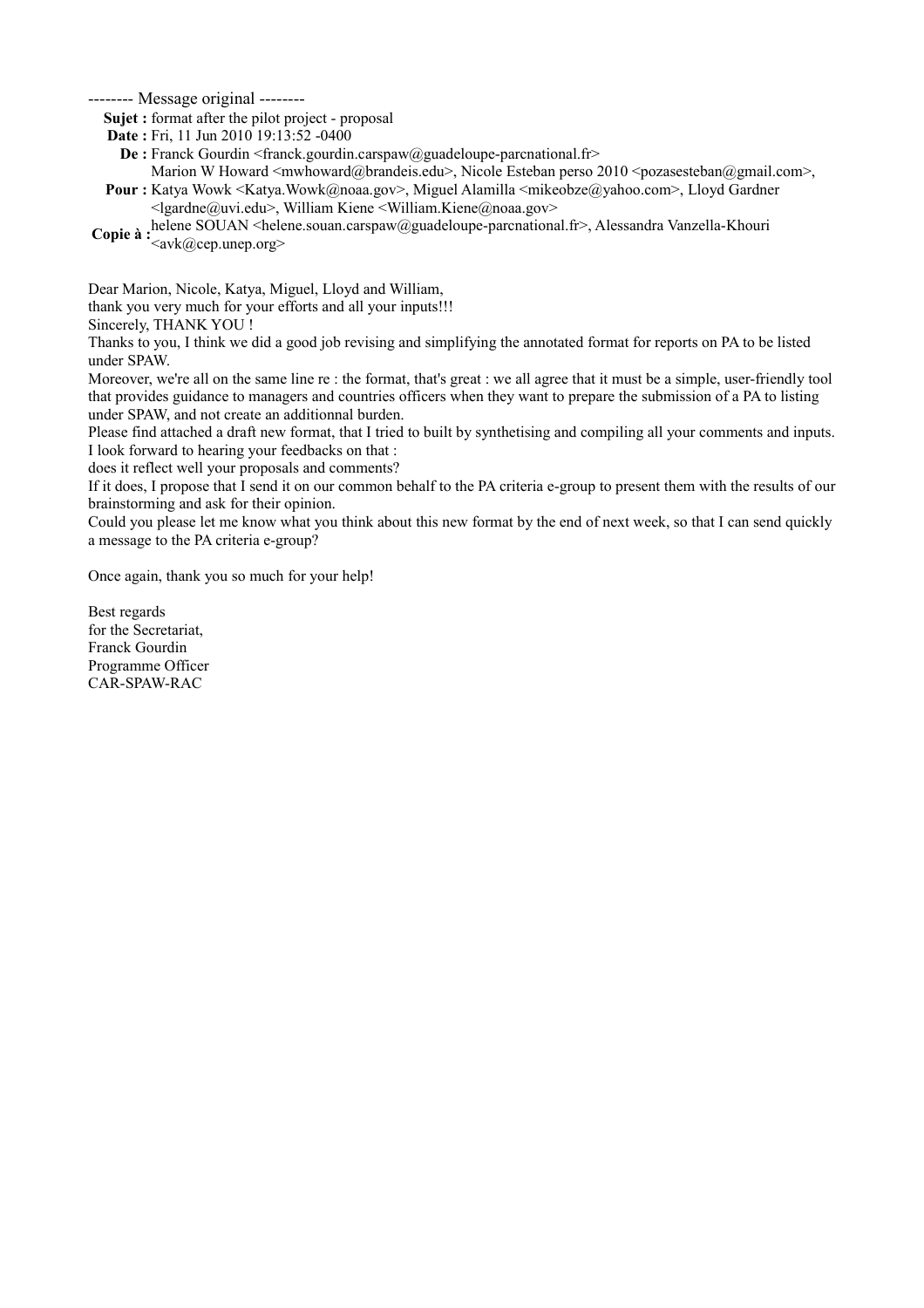**Sujet :** Proposal to improve the format (phase2) - PA listing under SPAW : pilot project

- **Date :** Tue, 22 Jun 2010 12:56:32 -0400
	- **De** : Franck Gourdin <franck.gourdin.carspaw@guadeloupe-parcnational.fr> Nicole Estaban <manager@statiapark.org>, Miguel Alamilla <mikeobze@yahoo.com>, Lloyd Gardner <lgardne@uvi.edu>, william.kiene@noaa.gov, Katya Wowk <Katya.Wowk@noaa.gov>, Nicole Esteban perso 2010 <pozasesteban@gmail.com>, mwhoward@brandeis.edu, groupe PA <PAcriteria@yahoogroups.com>, annie.hillary@noaa.gov, "elizabeth.taylor" <elizabeth.taylor@coralina.gov.co>, RNN ile du Grand Connétable <grand.connetable@espaces-
- **Pour :** naturels.fr>, Xavier Delloue <xavier.delloue@guadeloupe-parcnational.fr>, jcelis66@hotmail.com,<br>**Pour** : elsence lambare@unifice.com, Alisie Esk Sellislat, 19@unhee.com>, María Fermanda Cuartes Pías alfonso.lombana@wwfus.org, Alicia Eck <alliekat\_18@yahoo.com>, María Fernanda Cuartas Ríos  $\leq$ mcuartas@parquesnacionales.gov.co>, Lauren Wenzel  $\leq$ Lauren.Wenzel@noaa.gov>, marinepark@STINAPA.ORG, Paul Hoetjes - traveling <paul@mina.vomil.an>, ALEJANDRO BASTIDAS <alejandrobastidas1@gmail.com>, rebecafrankke@yahoo.com, Dumoulin Mélanie  $\leq$ melanie.dumoulin@guadeloupe-parcnational.fr>, patrisal2004@yahoo.com, Raul Pinedo  $\langle$ r.pinedo@anam.gob.pa>, georgina bustamente 2009  $\langle$ gbustamante09@gmail.com> helene SOUAN <helene.souan.carspaw@guadeloupe-parcnational.fr>, Alessandra Vanzella-Khouri <avk@cep.unep.org>, 'Therese Ferguson' <tf@cep.unep.org>, Gaëlle Vandersarren 2009
- **Copie à :**  <gaelle.vandersarren.carspaw@guadeloupe-parcnational.fr>, Dragin Marius <marius.dragin.carspaw@guadeloupe-parcnational.fr>, Maritza García García <maritza@snap.cu>, susana@snap.cu, aylem@snap.cu
- **Références :** <4BDB2235.80909@guadeloupe-parcnational.fr> <4BEDC21E.5010408@guadeloupe-parcnational.fr>

Dear members of the PA criteria e-group

Further to the preparation of the reports on 9 protected areas for our Pilot Project and the comments we received from the managers that participated in this work, we created in april (30th) a small sub-group of volunteers to try and propose a revised annotated format.

Indeed, the comments we received during the Pilot Project all pointed out the need of a simpler, clearer format that would be more user-friendly, and above all more explicitly linked to the Criteria and Guidelines for PA listing under SPAW. We were told that these links were difficult to make, and that some data and information requested in the format were neither easy to gather nor really useful (or at least, it was difficult to understant how they could be used)

Taking the above elements in consideration, we worked with the sub-group to review the format and propose a new version. We follow the principles below :

We've tried to classify the fields in the format into different categories :

general, mandatory descriptive fields that must be filled in all cases,

fields directly linked with one or several criteria that were adopted. For example, if a party wants to submit a PA because it contains many rare,

threatened species, then it might wish to emphasize this particular value of its area, according to ecological criteria c"rarity"of the criteria and guidelines. In this case priority should be given (beside mandatory information on area, location, status of the PA etc) to fields like "List of regionally important species", "main plant assemblages", "main fauna populations" ; but fields like "subsistence uses" are, although of course interesting, less important to justify the listing of the PA under SPAW

optional fields (interesting information but not directly linked with any criteria of the criteria and guidelines),

fields with little added-value (either redundant with other ones, almost impossible to fill and/or very difficult for reviewers to interpret),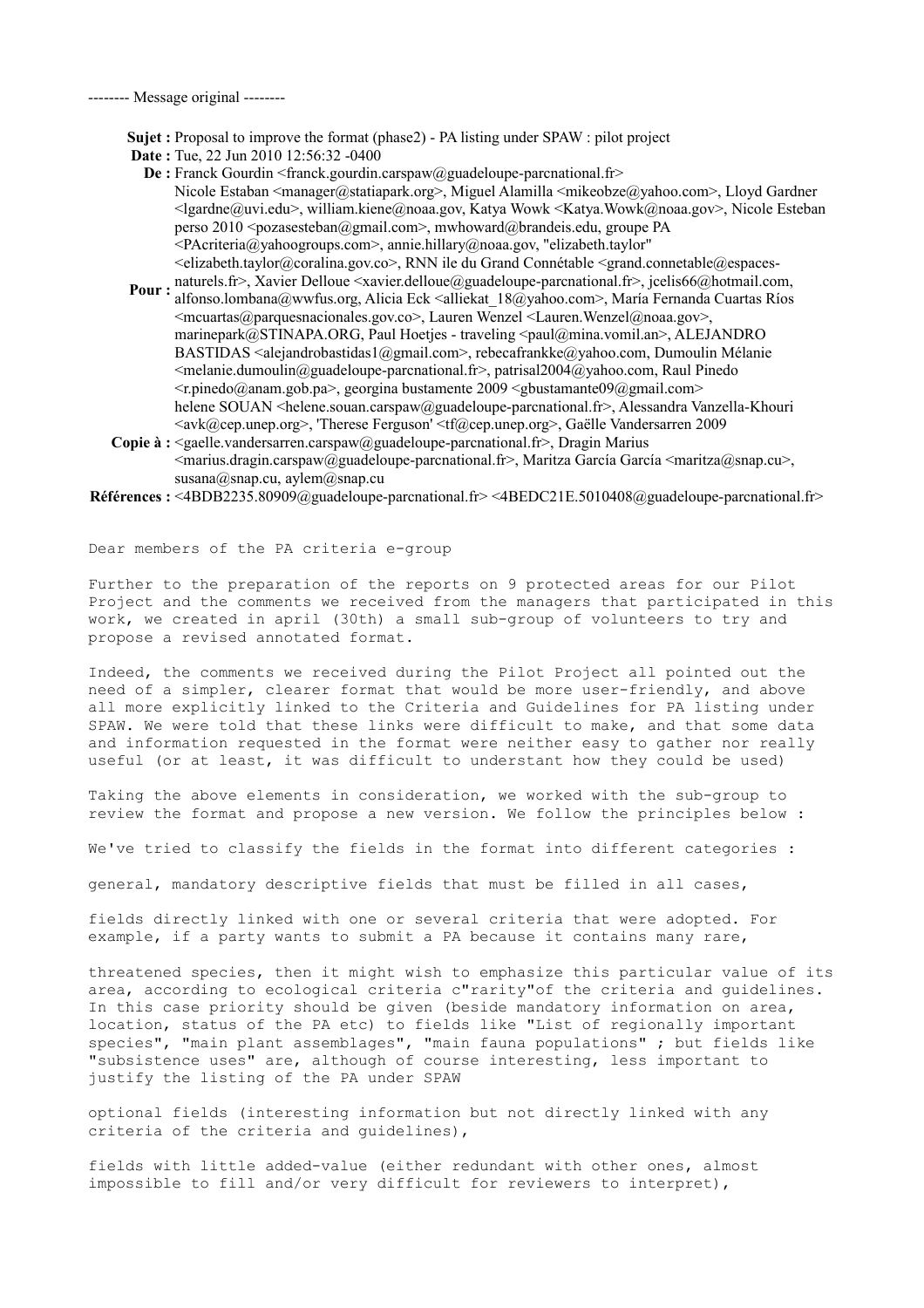Our goal was to include in priority information needed to support the listing requirements. This to alleviate the burden, but also to ensure a core of comparable contents (i.e a set of information or metrics that all sites can provide, useful especially to develop a regional database).

Please find attached the result of our collective brainstorming. As you can see, the format is shorter ; some chapters have been merged ( 7 "Legal framework", 8 "Management" and a part of the 9 "Available ressources" now are one: "Management" for example). In other chapters, we detailed more precisely the data requested : the chapter is then longer, but it doesn't take more time to provide information! We created some new fields like "Available resources (human, physical, financial)" in the management framework. Some other fields, hard to complete and considered as no relevant, or with little added value, were deleted, such as "lenght of beaches". Globally, the gain of time to complete the new report is significant.

You fill find below some exchanges between us for information.

I look forward to hearing your thoughts, comments and inputs on this revised format. The objective is to have a new version of the format to be presented at SPAW COP 6 in October along with the report on the implementation of the Pilot Project. It means for us to get all your thoughts before the beginning of july (friday, 2nd).

Thank you for your feedbacks, and a huge thanks to all the volunteers that participated in revising the format!

Best regards,

for the Secretariat, Franck Gourdin Programme Officer CAR-SPAW-RAC [http://www.car-spaw-rac.org](http://www.car-spaw-rac.org/)